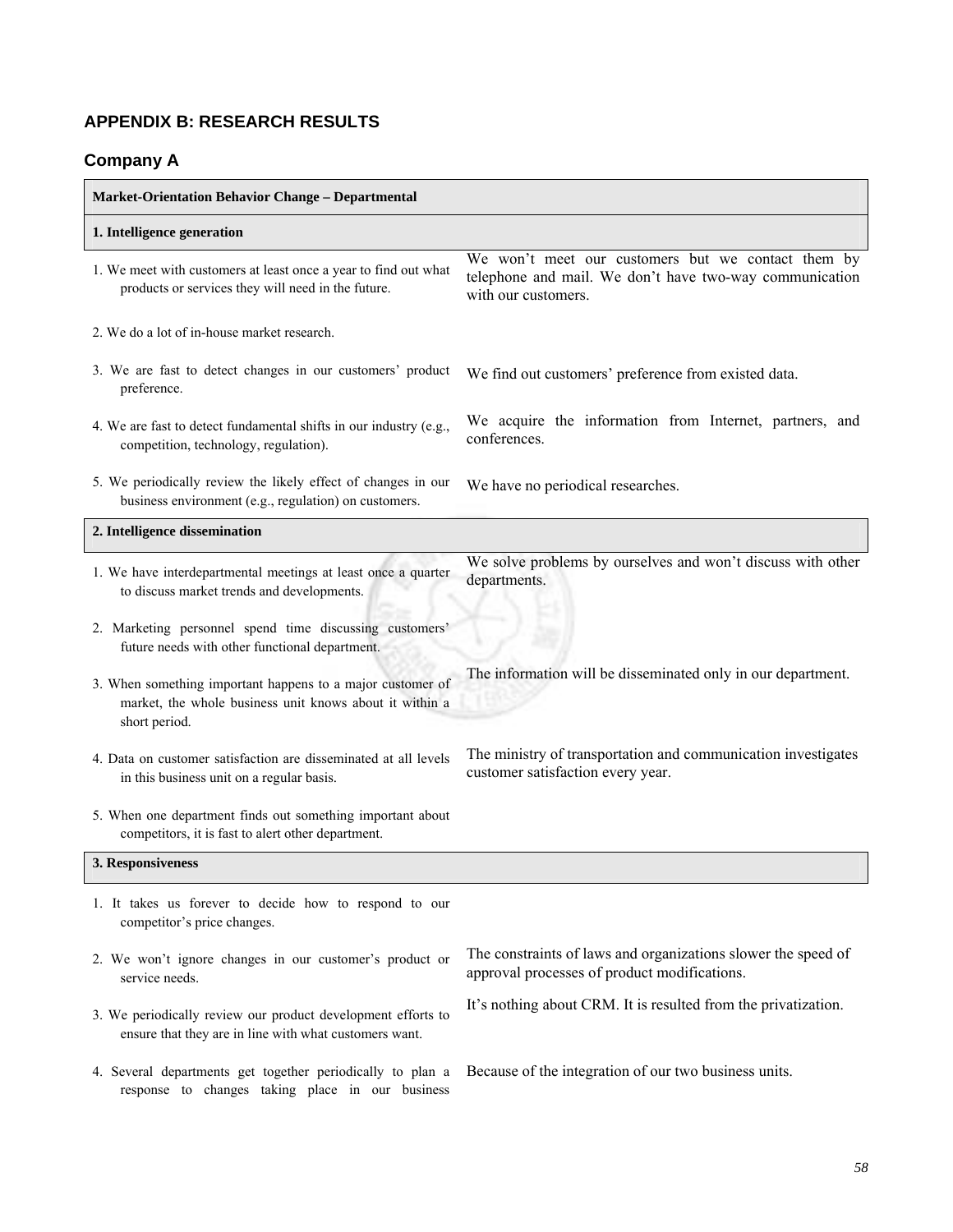environment.

- 5. If a major competitor were to launch an intensive campaign targeted at our customers, we would implement a response immediately.
- 6. The activities of the different departments in this business unit are well coordinated.
- 
- 8. If we came up with a great marketing plan, we probably would be able to implement it in a timely fashion.

Because of the responsibility system, departments are wellcoordinated.

7. Customer complaints are paid much attention. Customer complaints link the merit, however, that have low weight.

> The campaigns are proposed for some objectives so they should be executed in time.

We have good execution. However, we have too many business, the results are not necessarily so good.

- 9. When we find that customers would like us to modify a product of service, the departments involved make concerted efforts to do so.
- 10. What are the other impressive behaviors of departmental coordination you discovered in your business?

Because the flat organization, customer complaints will be delivered to related departments and improve the processes. Service processes could quickly response customers but the systems and operation processes are slowly changed.

We don't have outbound project now. Only cross-departmental projects lead to cross-departmental coordination.

| <b>Market-Orientation Behavior Change – Empowerment</b>                                   |                                                                                                                                                                              |  |  |  |  |
|-------------------------------------------------------------------------------------------|------------------------------------------------------------------------------------------------------------------------------------------------------------------------------|--|--|--|--|
| 1. Employees are involved in decision making of customer<br>problems in their department. | The sales person receives the information that competitors<br>provide lower prices, they will announce and wish to change<br>the service content for higher competitiveness. |  |  |  |  |
|                                                                                           | We have well-defined mechanism of problem solving.                                                                                                                           |  |  |  |  |
| 2. Employees are gave the power to make critical customers'<br>problems.                  |                                                                                                                                                                              |  |  |  |  |
| 3. Employees' capabilities could be unleashed with an opened<br>manner.                   | Marketing personnel's capabilities are unleashed but service<br>personnel are the opposites. However, both of two would<br>proactively propose suggestion programs.          |  |  |  |  |
| 4. Employees are more creative and proactive when they are<br>serving customers.          |                                                                                                                                                                              |  |  |  |  |

5. What are the other impressive changes of the individual behaviors you discovered in your business?

Sales personnel actively worked overtime when they are on holiday. Service personnel are affected by sales personnel and actively worked overtime with them. Sales personnel actively asked the service department the talk skill and they wanted to go through outbound by themselves.

Front-end staffs asked the call center to provide talk skill and they wished to call their customers.

**Top Management Initiatives**

**1. The top management's understanding of CRM**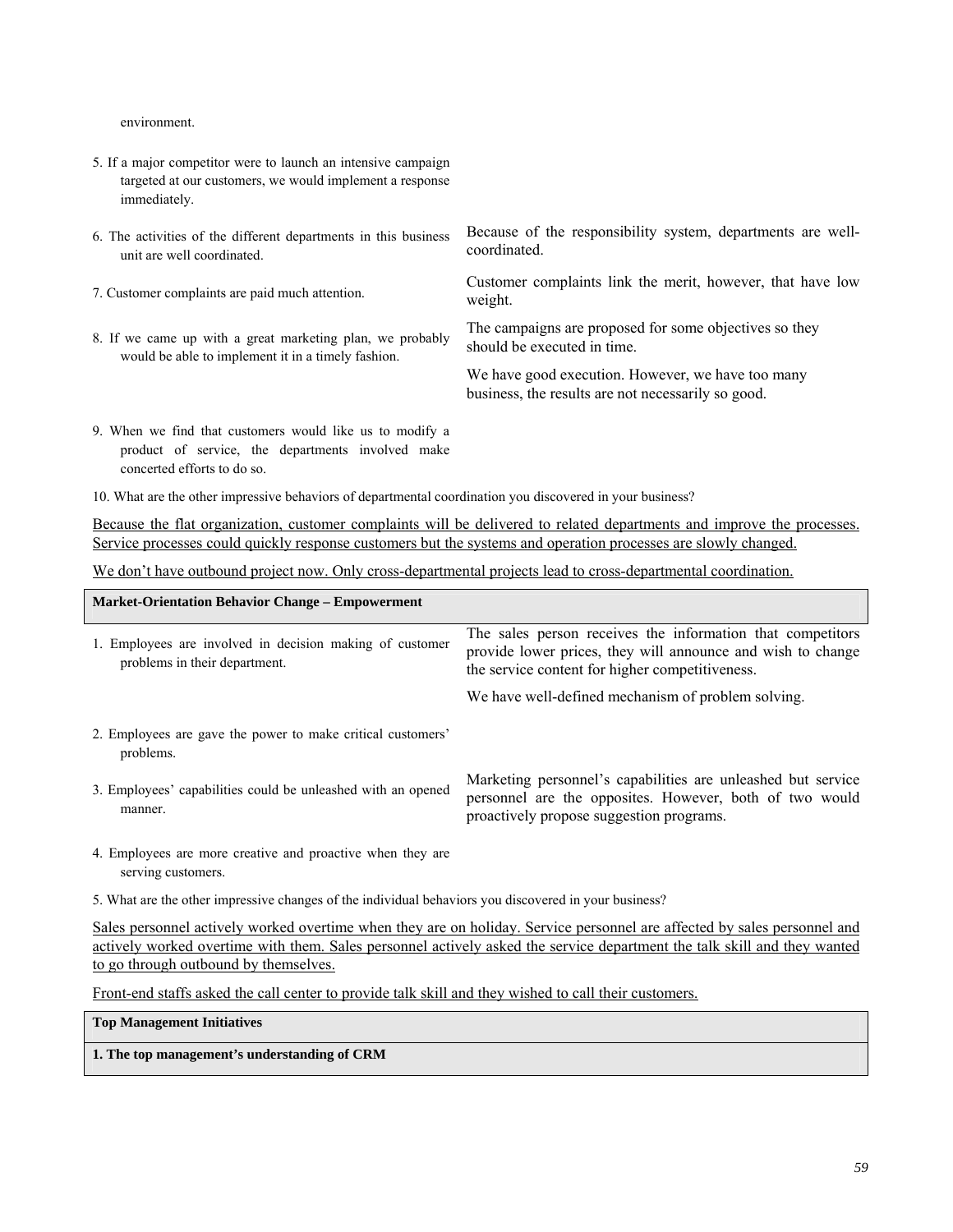| 1. Top management really understands why the business needs<br>to implement CRM.                        | The President and vice president of our business unit clearly<br>understand why the business needs to implement CRM.                                                                                                                                                                                               |
|---------------------------------------------------------------------------------------------------------|--------------------------------------------------------------------------------------------------------------------------------------------------------------------------------------------------------------------------------------------------------------------------------------------------------------------|
| 2. Top management could definitely state expectations of the<br>CRM implementation.                     | The purpose of CRM is to increase revenue.                                                                                                                                                                                                                                                                         |
| 3. Top management could flexibly responses the environmental<br>changes.                                | Top management extremely cares about the change of the<br>market. However, operation employees don't place importance<br>on market changes and they are busy in their works and they<br>don't think about the problems of market.                                                                                  |
| 2. Substantial commitment                                                                               |                                                                                                                                                                                                                                                                                                                    |
| 1. Top management allocates enough time to participate<br>critical CRM meetings in business.            |                                                                                                                                                                                                                                                                                                                    |
| 2. Top management spends much percentage of his/her time on<br>CRM.                                     |                                                                                                                                                                                                                                                                                                                    |
| 3. Top management provides adequate budget and resources<br>for the CRM implementation and the CRM use. |                                                                                                                                                                                                                                                                                                                    |
| 3. Practical executives                                                                                 |                                                                                                                                                                                                                                                                                                                    |
| 1. Project leader of CRM has enough decision power to<br>enforce the changes of CRM related processes.  |                                                                                                                                                                                                                                                                                                                    |
| 2. Top management initiates the CRM implementation.                                                     |                                                                                                                                                                                                                                                                                                                    |
| 4. Top management enforcement                                                                           |                                                                                                                                                                                                                                                                                                                    |
|                                                                                                         |                                                                                                                                                                                                                                                                                                                    |
| 1. Top management actively lead, encourage, and facilitate the<br>CRM use.                              |                                                                                                                                                                                                                                                                                                                    |
|                                                                                                         | Top management joins the cross-departmental meeting every<br>Monday afternoon and fully controls the information.                                                                                                                                                                                                  |
| 2. Top management could properly deal with the departmental<br>conflict.                                | The telephone marketing is an innovative channel that leads to<br>channel conflict with traditional channel. Usually, local<br>departments could solve the problem.                                                                                                                                                |
| 5. Measurement of the results                                                                           |                                                                                                                                                                                                                                                                                                                    |
| 1. The business has adequate measurement indicators about the<br>CRM use.                               | The sales department pays the cost of call center. We wish to<br>see that call center will become a profit center. The costs of<br>this campaign are human cost, telecommunication cost, and<br>administrative cost that account for 1/3 of budget. However,<br>this campaign created 200 million dollars revenue. |
|                                                                                                         | Every local sale departments have their sales objectives, the<br>sales objectives are loosely connected to merit. Thus, it's<br>difficult to drive employees by sales objectives.                                                                                                                                  |
| 2. What is the importance of the customer value in the balanced score card.                             |                                                                                                                                                                                                                                                                                                                    |

# **6. Continuous improvement**

1. The business has clearly short, middle, and long term plans he business has clearly short, middle, and long term plans<br>of CRM.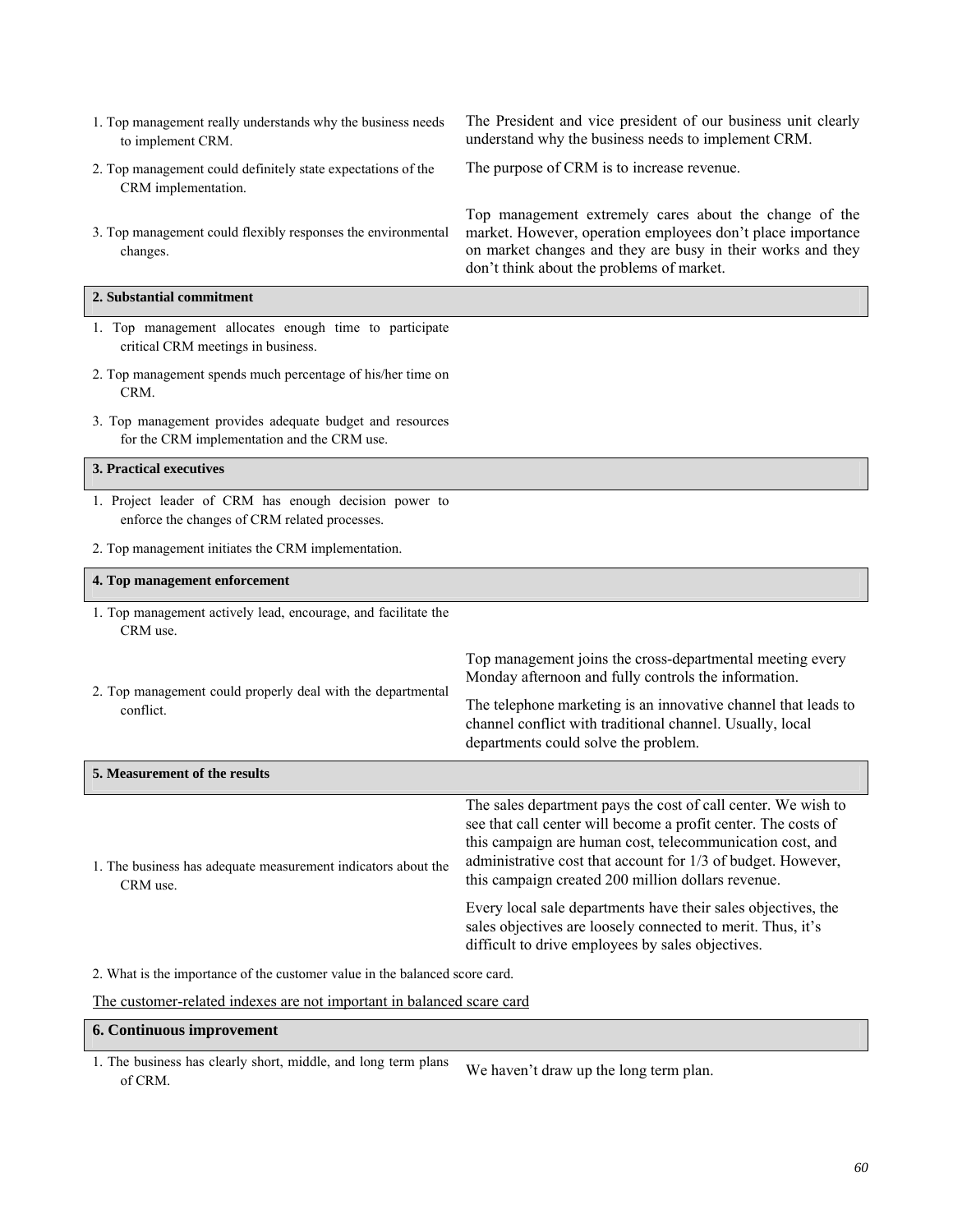- 2. The business continuously measures the goals of these plans.
- 3. The business would improve and response the lacks of plans after goal measuring.
- 4. Employees get appropriate reward after goal measuring.
- 5. In you opinion, what are the management initiatives that top management needs to apply?

The company needs to improve cross-departmental integration.

Top management needs to emotionally care their staffs. Then they will be more active.

| <b>Process Performance</b> |  |
|----------------------------|--|
| 1. Marketing and sales     |  |

1. Companies could target chosen market segments, microsegments or individual customers more precisely.

After privatization, the product design is outsourcing. Thus, the outsourcing company will analyze the target customers.

2. What else are the positive improvements of marketing and sales processes after CRM implementation?

## **2. R&D**

- 1. CRM system provides powerful analytics capabilities, enables companies to spot trends.
- 2. Companies achieve dynamic R&D through crossorganizational communication.

The call center inspires us new ideas but the company had a customer protect center that played the same role with the call center.

3. What else are the positive improvements of R&D processes after CRM implementation?

The company needs to improve cross-departmental integration.

### **3. Production**

1. Customer requirement could be precisely forecasted.

2. Employees could easily track the customer information and quickly respond to customers.

Because of the security consideration, employees cannot acquire too much information about customers.

- 3. Productivity is increased after the successful implementation of CRM.
- 4. What else are the positive improvements of production processes after CRM implementation?

#### **4. Logistics**

- 1. Companies could well manage interactions between their customers and their hundreds of retailers.
- 2. Companies could effectively address the logistical and follow-up requirements of events.
- 3. Dealers and distributors are supported by information sharing.
- 4. What else are the positive improvements of logistics processes after CRM implementation?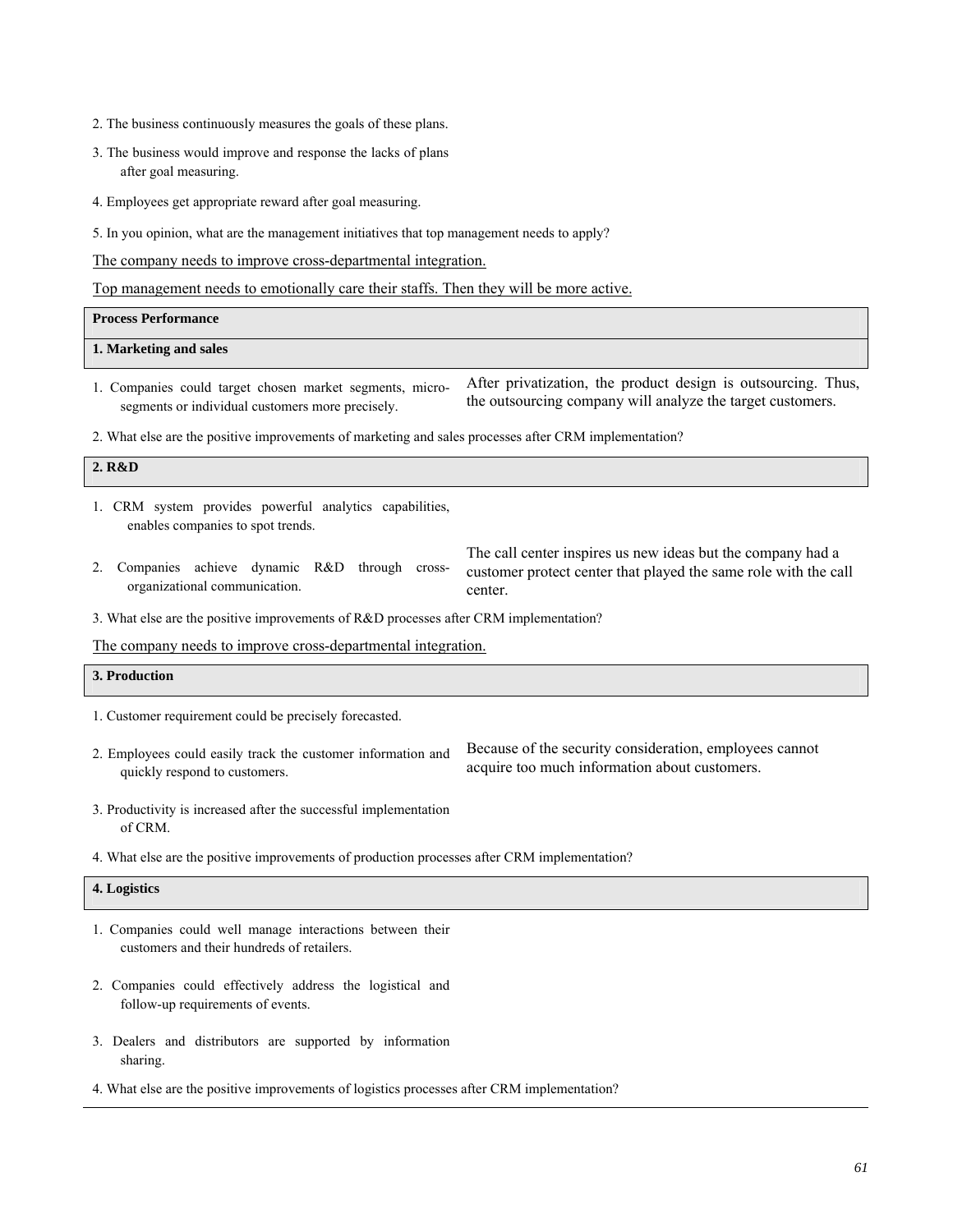| 5. Fulfillment                                                                  |                                                                                                                                                                       |
|---------------------------------------------------------------------------------|-----------------------------------------------------------------------------------------------------------------------------------------------------------------------|
| 1. Employees, in every department, could immediately fulfill<br>customer needs. | The marketing department could more quickly response to<br>customers.                                                                                                 |
| the<br>successful<br>time is decreased<br>after<br>Response                     | Departments need to report back about customer complaints in<br>three days. If the customer complaints are related to price, the<br>response time would be increased. |
| implementation of CRM.                                                          | Even if our customers response a problem with mail we would<br>quickly solve the problem.                                                                             |

3. What else are the positive improvements of fulfillments processes after CRM implementation?

| <b>Market Performance</b>           |                                                                                                                                               |  |  |  |  |
|-------------------------------------|-----------------------------------------------------------------------------------------------------------------------------------------------|--|--|--|--|
| 1. Achieving customer satisfaction? | The customer satisfaction index of the cal center is about 86<br>score that is higher than any other departments. The average<br>score is 70. |  |  |  |  |
| 2. Providing value for customers?   |                                                                                                                                               |  |  |  |  |
| 3. Keeping current customers?       | Sales personnel visit customers who are lost.                                                                                                 |  |  |  |  |
| 4. Attracting new customers?        | Our company executed mass marketing projects but no sales<br>data exists.                                                                     |  |  |  |  |
| 5. Attaining desired growth?        |                                                                                                                                               |  |  |  |  |
| 6. Securing desired market share?   |                                                                                                                                               |  |  |  |  |

7. What are market performance indicators else that significantly growth after CRM implementation?

## **Financial performance**

Over the last three years, what was the average annual return on sales of your strategic business unit? (Return on Sales)

## **Company B**

| <b>Market-Orientation Behavior Change – Departmental</b>                                                              |                                                                                        |  |  |  |  |
|-----------------------------------------------------------------------------------------------------------------------|----------------------------------------------------------------------------------------|--|--|--|--|
| 1. Intelligence generation                                                                                            |                                                                                        |  |  |  |  |
| 1. We meet with customers at least once a year to find out what<br>products or services they will need in the future. | Because it's a old bank, only front-end employees would be in<br>touch with customers. |  |  |  |  |
| 2. We do a lot of in-house market research.                                                                           |                                                                                        |  |  |  |  |
| 3. We are fast to detect changes in our customers' product<br>preference.                                             |                                                                                        |  |  |  |  |
| 4. We are fast to detect fundamental shifts in our industry (e.g.,<br>competition, technology, regulation).           |                                                                                        |  |  |  |  |
| 5. We periodically review the likely effect of changes in our                                                         |                                                                                        |  |  |  |  |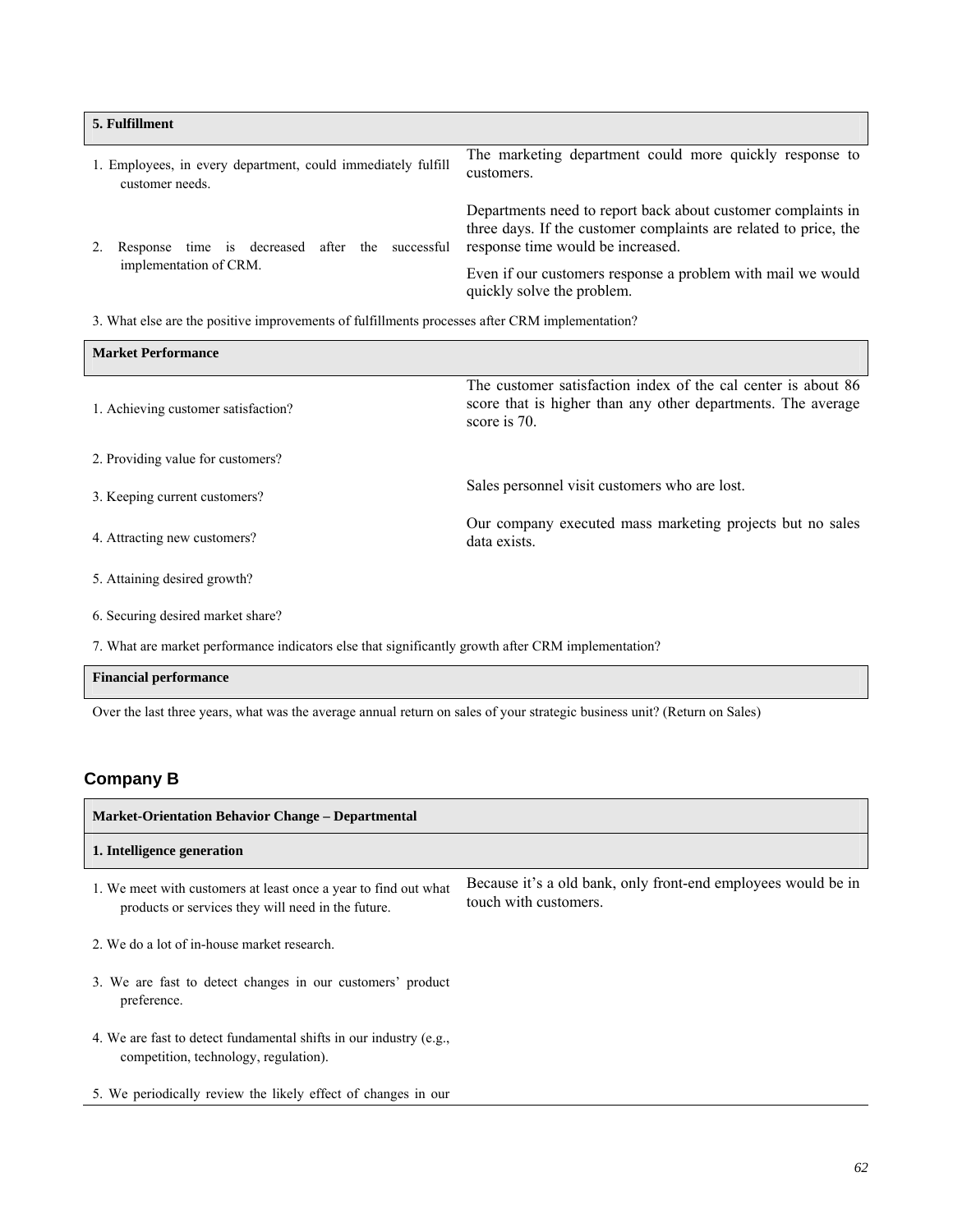business environment (e.g., regulation) on customers.

| 2. Intelligence dissemination                                                                                                                |                                                                                                                                                              |
|----------------------------------------------------------------------------------------------------------------------------------------------|--------------------------------------------------------------------------------------------------------------------------------------------------------------|
| 1. We have interdepartmental meetings at least once a quarter<br>to discuss market trends and developments.                                  | Because the company became a financial holding, every<br>department has to discuss new products and new processes.                                           |
| 2. Marketing personnel spend time discussing customers'<br>future needs with other functional department.                                    | If a department has a new campaign that needs to use the call<br>center, employees of this department will discuss customer<br>needs with service personnel. |
| 3. When something important happens to a major customer of<br>market, the whole business unit knows about it within a<br>short period.       | Because the system became more and more complete, the<br>information could be quickly disseminated.                                                          |
| 4. Data on customer satisfaction are disseminated at all levels<br>in this business unit on a regular basis.                                 | We didn't hire a third party to investigate the customer<br>satisfaction.                                                                                    |
| 5. When one department finds out something important about<br>competitors, it is fast to alert other department.                             | The department of customer service quickly delivers the<br>customer information through email.                                                               |
| 3. Responsiveness                                                                                                                            |                                                                                                                                                              |
| 1. It takes us forever to decide how to respond to our<br>competitor's price changes.                                                        | The department of customer service would give product<br>managers some suggestions but they don't necessarily accept<br>the suggestions.                     |
| 2. We won't ignore changes in our customer's product or<br>service needs.                                                                    | The department of customer service would give product<br>managers some suggestions but they don't necessarily accept<br>the suggestions.                     |
| 3. We periodically review our product development efforts to<br>ensure that they are in line with what customers want.                       |                                                                                                                                                              |
| 4. Several departments get together periodically to plan a<br>response to changes taking place in our business<br>environment.               | The department of customer service would joint the execution<br>of many campaigns.                                                                           |
| 5. If a major competitor were to launch an intensive campaign<br>targeted at our customers, we would implement a response<br>immediately.    | The branches could quickly response to competitors and<br>customers would immediately inform the branches about the<br>information.                          |
| 6. The activities of the different departments in this business<br>unit are well coordinated.                                                |                                                                                                                                                              |
| 7. Customer complaints are paid much attention.                                                                                              | The customer complaints even could lead to significant<br>punishment.                                                                                        |
| 8. If we came up with a great marketing plan, we probably<br>would be able to implement it in a timely fashion.                              | For example, a communication loan grew out of nothing that<br>only wasted two months.                                                                        |
| 9. When we find that customers would like us to modify a<br>product of service, the departments involved make<br>concerted efforts to do so. |                                                                                                                                                              |

10. What are the other impressive behaviors of departmental coordination you discovered in your business?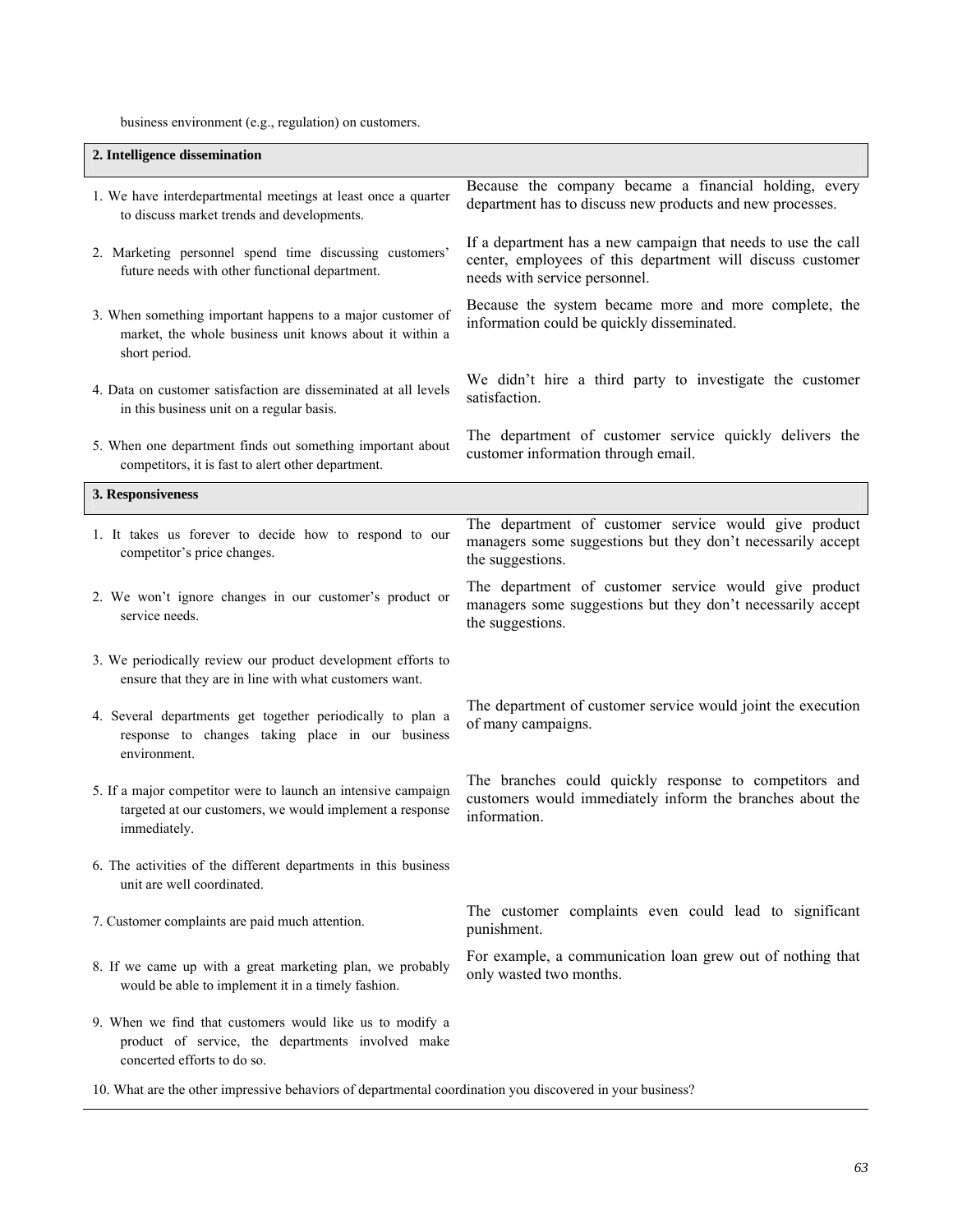Creating one of the new combo cards only wasted ten months. The related departments include marketing, information, credit card departments. The managers only have to make critical decisions after establishing a structure.

| <b>Market-Orientation Behavior Change – Empowerment</b>                                   |                                                                                                                                                                                                                               |
|-------------------------------------------------------------------------------------------|-------------------------------------------------------------------------------------------------------------------------------------------------------------------------------------------------------------------------------|
| 1. Employees are involved in decision making of customer<br>problems in their department. |                                                                                                                                                                                                                               |
| 2. Employees are gave the power to make critical customers'<br>problems.                  | Employee empowerment is loosing gradually. Employees even<br>could make decisions and then confirm the decisions after this<br>event.                                                                                         |
| 3. Employees' capabilities could be unleashed with an opened<br>manner.                   | Because of the heavy organization.                                                                                                                                                                                            |
| 4. Employees are more creative and proactive when they are<br>serving customers.          | Because customers told to front-end employees that service<br>personnel of the call center are very polite and you have to<br>improve your attitude so the front-end employees are affected<br>indirectly by the call center. |

5. What are the other impressive changes of the individual behaviors you discovered in your business?

| <b>Top Management Initiatives</b>                                                                       |                                                                                                                                                                           |  |  |  |
|---------------------------------------------------------------------------------------------------------|---------------------------------------------------------------------------------------------------------------------------------------------------------------------------|--|--|--|
| 1. The top management's understanding of CRM                                                            |                                                                                                                                                                           |  |  |  |
| 1. Top management really understands why the business needs<br>to implement CRM.                        |                                                                                                                                                                           |  |  |  |
| 2. Top management could definitely state expectations of the<br>CRM implementation.                     |                                                                                                                                                                           |  |  |  |
| 3. Top management could flexibly responses the environmental<br>changes.                                |                                                                                                                                                                           |  |  |  |
| 2. Substantial commitment                                                                               |                                                                                                                                                                           |  |  |  |
| 1. Top management allocates enough time to participate<br>critical CRM meetings in business.            |                                                                                                                                                                           |  |  |  |
| 2. Top management spends much percentage of his/her time on<br>CRM.                                     |                                                                                                                                                                           |  |  |  |
| 3. Top management provides adequate budget and resources<br>for the CRM implementation and the CRM use. |                                                                                                                                                                           |  |  |  |
| 3. Practical executives                                                                                 |                                                                                                                                                                           |  |  |  |
| 1. Project leader of CRM has enough decision power to<br>enforce the changes of CRM related processes.  | The call center could suggest the credit card department about<br>related processes and modify the processes but the call center<br>could only suggest other departments. |  |  |  |

2. Top management initiates the CRM implementation.

**4. Top management enforcement**

1. Top management actively lead, encourage, and facilitate the CRM use.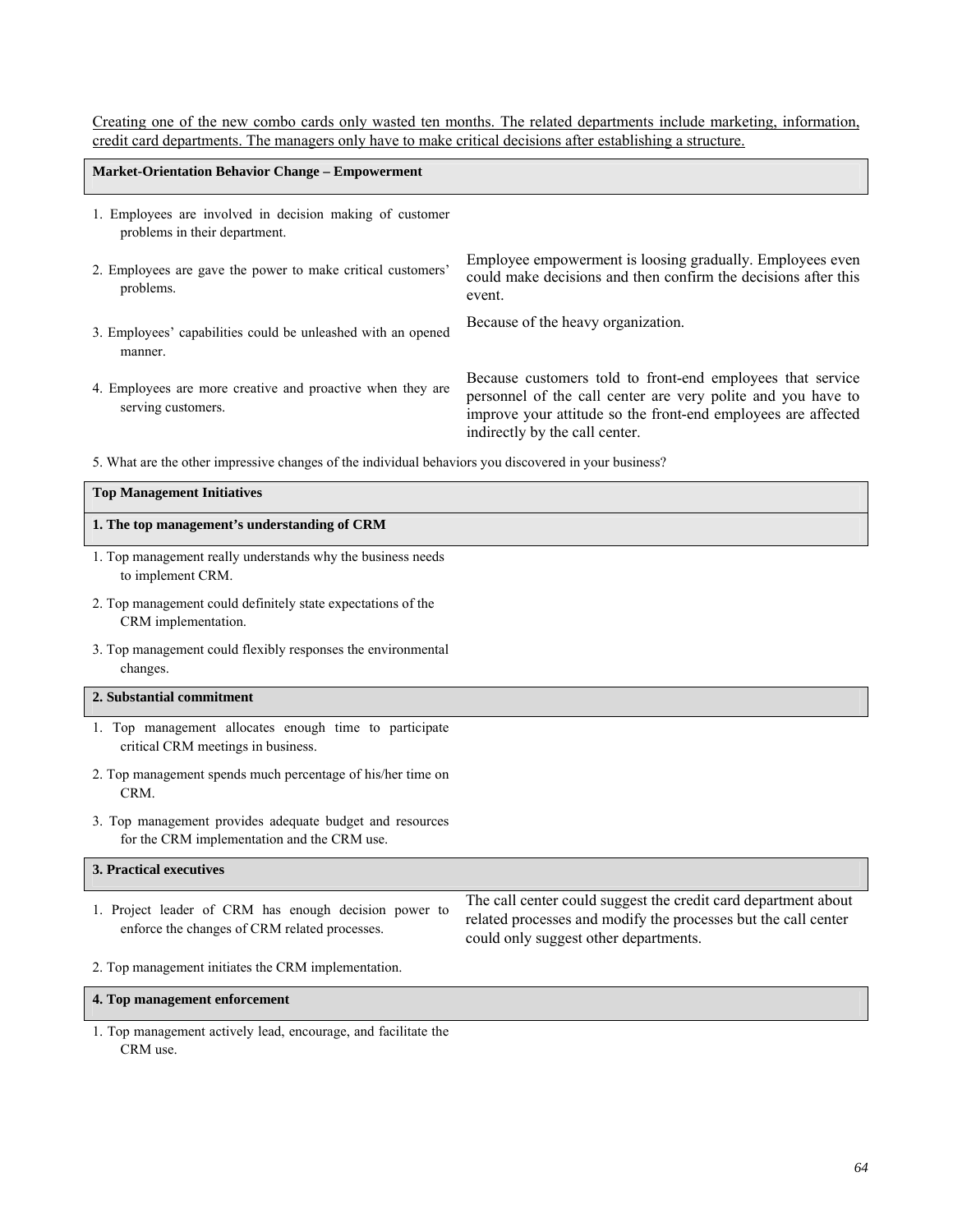2. Top management could properly deal with the departmental conflict.

Channels would response the problems if a channel conflict occurred. If the channel conflict could not be solved by channels, it needs top management to solve.

#### **5. Measurement of the results**

1. The business has adequate measurement indicators about the E business has adequate measurement murcators about the<br>CRM use.

2. What is the importance of the customer value in the balanced score card.

#### **6. Continuous improvement**

- 1. The business has clearly short, middle, and long term plans of CRM.
- 2. The business continuously measures the goals of these plans.
- 3. The business would improve and response the lacks of plans after goal measuring.
- 4. Employees get appropriate reward after goal measuring.
- 5. In you opinion, what are the management initiatives that top management needs to apply?

If the outbound campaigns have excellent performance, the employees should be rewarded. The promotion mechanism should flow without obstruction.

| <b>Process Performance</b>                                                                                   |                                                                                                                                      |
|--------------------------------------------------------------------------------------------------------------|--------------------------------------------------------------------------------------------------------------------------------------|
| 1. Marketing and sales                                                                                       |                                                                                                                                      |
| 1. Companies could target chosen market segments, micro-<br>segments or individual customers more precisely. | We didn't divide customer segments in the past but we<br>segment customers based the information provided by the call<br>center now. |

2. What else are the positive improvements of marketing and sales processes after CRM implementation?

| 2. R&D |  |  |                                                         |                                                     |
|--------|--|--|---------------------------------------------------------|-----------------------------------------------------|
|        |  |  | 1. CRM system provides powerful analytics capabilities, | The call center would provide product managers some |

suggestions.

- 2. Companies achieve dynamic R&D through crossorganizational communication.
- 3. What else are the positive improvements of R&D processes after CRM implementation?

## **3. Production**

1. Customer requirement could be precisely forecasted.

enables companies to spot trends.

- 2. Employees could easily track the customer information and quickly respond to customers. We cannot predict customer requirements.
- 3. Productivity is increased after the successful implementation of CRM.
- 4. What else are the positive improvements of production processes after CRM implementation?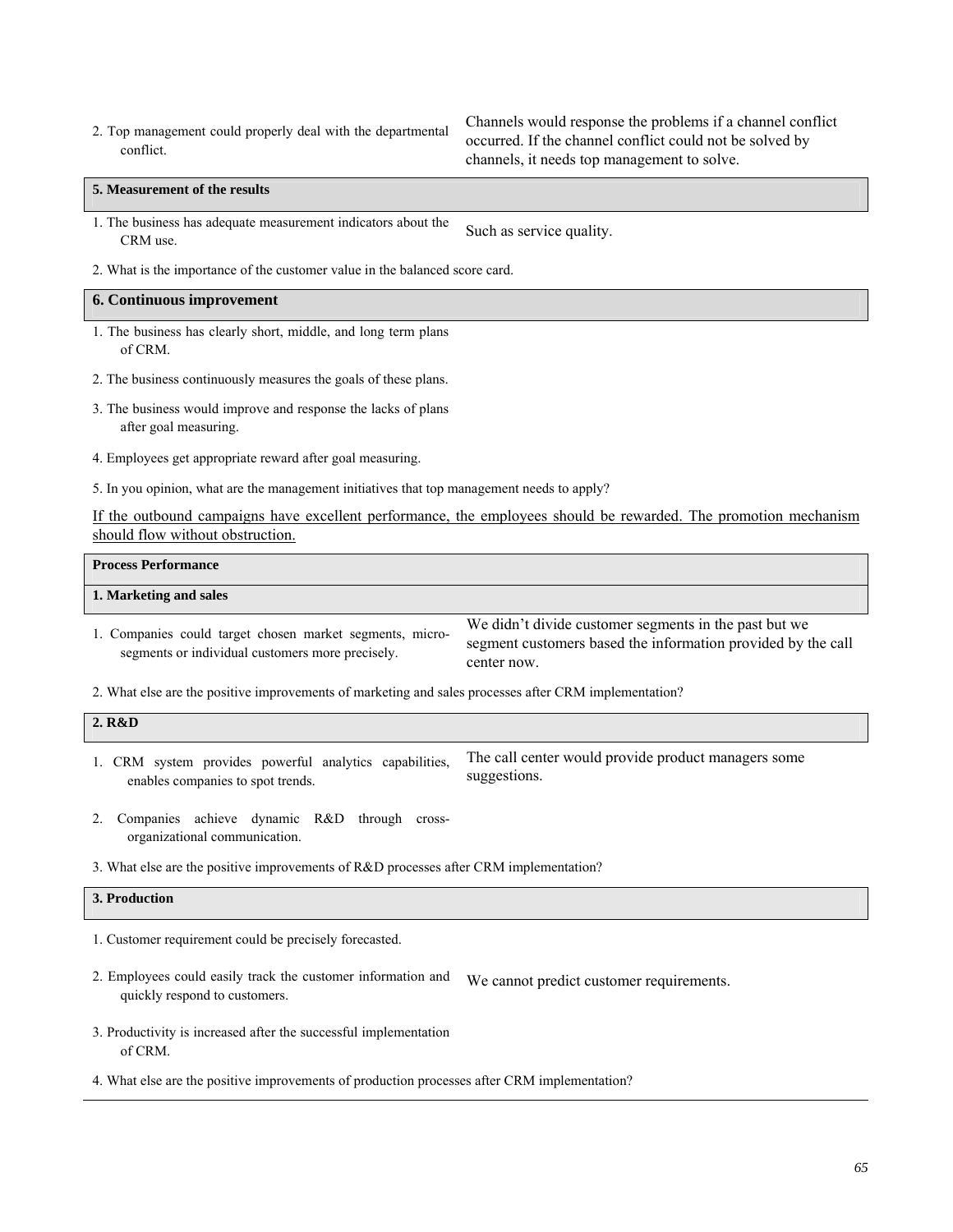## **4. Logistics**

- 1. Companies could well manage interactions between their customers and their hundreds of retailers.
- 2. Companies could effectively address the logistical and follow-up requirements of events.
- 3. Dealers and distributors are supported by information sharing.
- 4. What else are the positive improvements of logistics processes after CRM implementation?

# **5. Fulfillment**

- 1. Employees, in every department, could immediately fulfill customer needs.
- 2. Response time is decreased after the successful implementation of CRM. The customer complaints should be immediately solved.
- 3. What else are the positive improvements of fulfillments processes after CRM implementation?

### **Market Performance**

- 1. Achieving customer satisfaction?
- 2. Providing value for customers?

| 3. Keeping current customers?                                                                     | Because we actively modified customers' quota of credit<br>cards, many customers want to stop the credit card. After<br>contacting the customers, the call center retains 20% of<br>customers. |
|---------------------------------------------------------------------------------------------------|------------------------------------------------------------------------------------------------------------------------------------------------------------------------------------------------|
| 4. Attracting new customers?                                                                      |                                                                                                                                                                                                |
| 5. Attaining desired growth?                                                                      | Because of little outbound campaign.                                                                                                                                                           |
| 6. Securing desired market share?                                                                 | Because of little outbound campaign.                                                                                                                                                           |
| 7. What are mortar performance indicators also that gianticantly growth often CDM implementation? |                                                                                                                                                                                                |

7. What are market performance indicators else that significantly growth after CRM implementation?

Such as abandon code and target rate. We have had a outbound campaign of communication loan. The target customers are eight thousand. We successfully contacted 800 customers and conclude 400 transactions. •

#### **Financial performance**

Over the last three years, what was the average annual return on sales of your strategic business unit? (Return on Sales)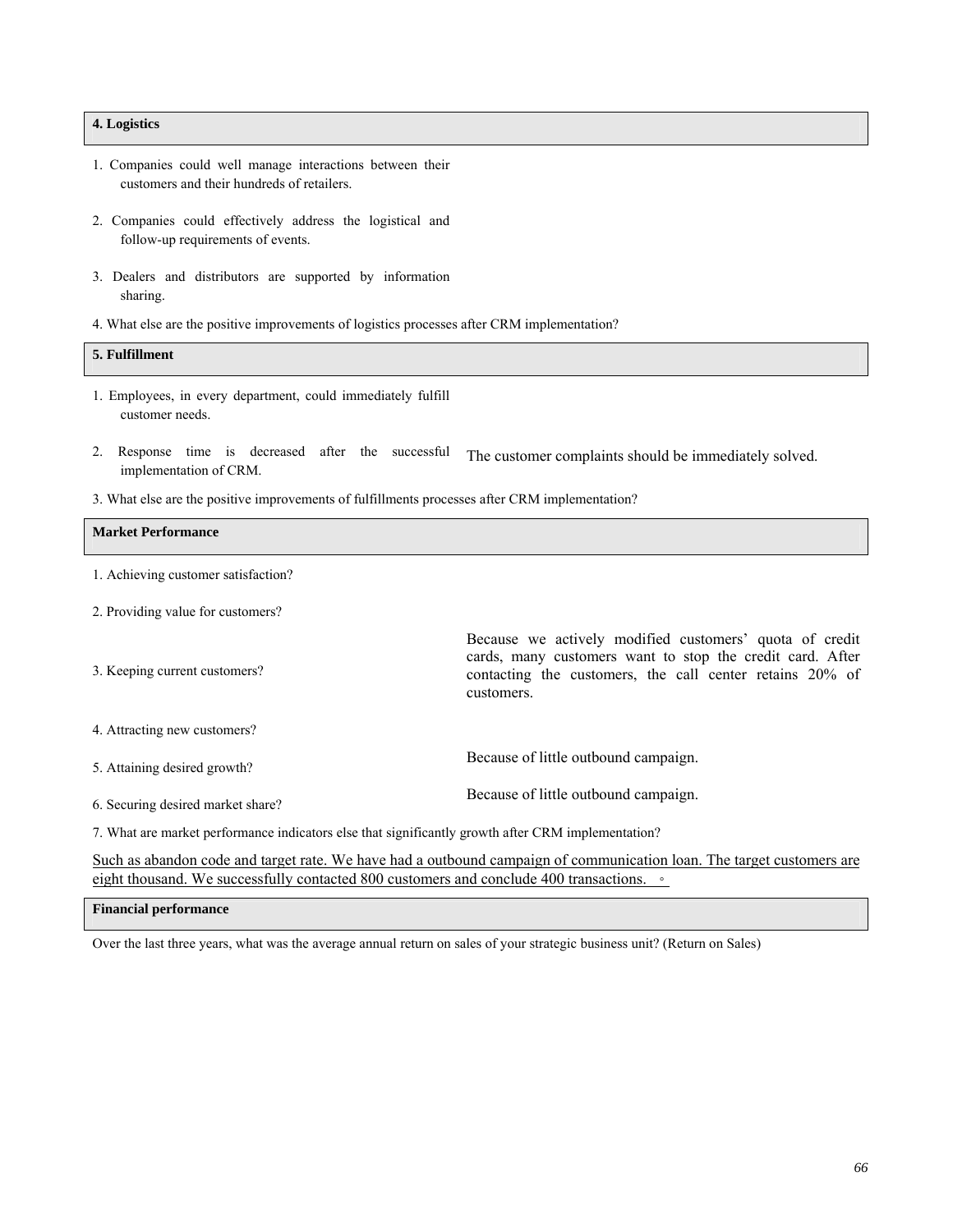# **Company C**

| <b>Market-Orientation Behavior Change - Departmental</b>                                                                               |                                                                                                                                                                                                         |
|----------------------------------------------------------------------------------------------------------------------------------------|---------------------------------------------------------------------------------------------------------------------------------------------------------------------------------------------------------|
| 1. Intelligence generation                                                                                                             |                                                                                                                                                                                                         |
| 1. We meet with customers at least once a year to find out what<br>products or services they will need in the future.                  |                                                                                                                                                                                                         |
| 2. We do a lot of in-house market research.                                                                                            | It's nothing about CRM. It's resulted by competitiveness. We<br>use traditional marketing skill that is started with market<br>research to understand customers' needs and then the<br>campaign design. |
|                                                                                                                                        | We can investigate customer preferences about new products<br>and understand customers' impression through call center.<br>Then, we can revise the product.                                             |
| 3. We are fast to detect changes in our customers' product<br>preference.                                                              | We can investigate customer preferences about new products<br>and understand customers' impression through call center.<br>Then, we can revise the product.                                             |
| 4. We are fast to detect fundamental shifts in our industry (e.g.,<br>competition, technology, regulation).                            | The marketing department would find out the customers who<br>stopped to use our products for 6 months and try to understand<br>why they stopped to use.                                                 |
| 5. We periodically review the likely effect of changes in our<br>business environment (e.g., regulation) on customers.                 |                                                                                                                                                                                                         |
| 2. Intelligence dissemination                                                                                                          |                                                                                                                                                                                                         |
| 1. We have interdepartmental meetings at least once a quarter<br>to discuss market trends and developments.                            | The organization change e.g. financial group, leads to cross-<br>departmental meetings.                                                                                                                 |
|                                                                                                                                        | The departments discuss on-going campaigns and they can<br>learn from campaigns of other departments in the cross-<br>departmental meeting of our business unit.                                        |
| 2. Marketing personnel spend time discussing customers'<br>future needs with other functional department.                              | Similar to the answer above.                                                                                                                                                                            |
| 3. When something important happens to a major customer of<br>market, the whole business unit knows about it within a<br>short period. | We can obtain much information from cross-departmental<br>meetings. Furthermore, customers usually contact our<br>headquarters. Headquarters even could get the newest<br>information.                  |
| 4. Data on customer satisfaction are disseminated at all levels<br>in this business unit on a regular basis.                           | The information about customer satisfaction increases the<br>efficiency and helps us to understand which products our<br>customers really want.                                                         |
|                                                                                                                                        | The call center periodically investigates customer satisfaction<br>and mail to related departments.                                                                                                     |
| 5. When one department finds out something important about<br>competitors, it is fast to alert other department.                       | We can quickly receive the information by e-mail.                                                                                                                                                       |
| 3. Responsiveness                                                                                                                      |                                                                                                                                                                                                         |
| 1. It takes us forever to decide how to respond to our                                                                                 | IT is difficult to affect the credit card department. The in-<br>house system cannot be configured flexibly to fit new                                                                                  |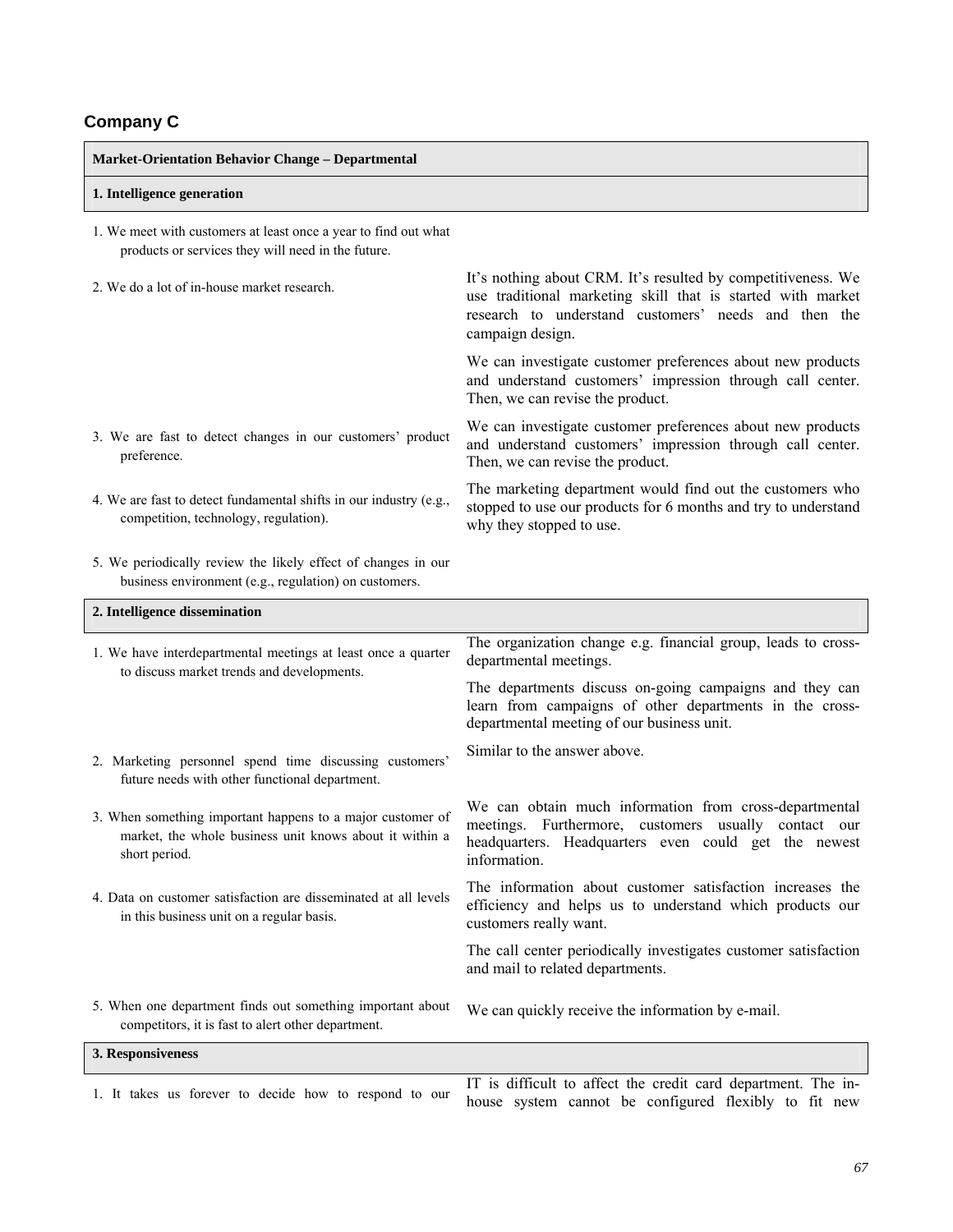- 2. We won't ignore changes in our customer's product or service needs.
- 3. We periodically review our product development efforts to ensure that they are in line with what customers want.
- 4. Several departments get together periodically to plan a response to changes taking place in our business environment.
- 5. If a major competitor were to launch an intensive campaign targeted at our customers, we would implement a response immediately.
- 6. The activities of the different departments in this business unit are well coordinated.
- 7. Customer complaints are paid much attention.
- 8. If we came up with a great marketing plan, we probably would be able to implement it in a timely fashion.
- 9. When we find that customers would like us to modify a product of service, the departments involved make concerted efforts to do so.

competitor's price changes. products. Usually we need to develop a new application. However, IT department has improved this problem.

> Because of competitiveness, we won't easily follow competitors to change.

> Because we can acquire customer information faster and faster.

It's resulted from the market competition.

Both sales and marketing departments design new products.

Especially, sales and marketing departments.

Top management set the objectives of cross-selling. Related departments would estimate the results and the amount of target customers through CRM. Usually, we could immediately carry out the projects.

There were many dissenting views when we cooperated with a telecommunication firm. However, we communicated with it and solved these problems.

10. What are the other impressive behaviors of departmental coordination you discovered in your business?

We have periodical meetings including marketing personnel. All departments discuss the opportunities for cross-selling base on the data analyzed from CRM and track the results of campaigns.

It needs many departments to develop new products coordinately. We could analyzed customer data and calculate expected results through CRM.

| <b>Market-Orientation Behavior Change – Empowerment</b>                                   |                                                                                                                            |
|-------------------------------------------------------------------------------------------|----------------------------------------------------------------------------------------------------------------------------|
| 1. Employees are involved in decision making of customer<br>problems in their department. | It's nothing about CRM. It's a trend.                                                                                      |
| 2. Employees are gave the power to make critical customers'<br>problems.                  |                                                                                                                            |
| 3. Employees' capabilities could be unleashed with an opened<br>manner.                   |                                                                                                                            |
| 4. Employees are more creative and proactive when they are<br>serving customers.          | Service personnel cannot use CRM system but they can<br>acquire limited customer data from the customer service<br>system. |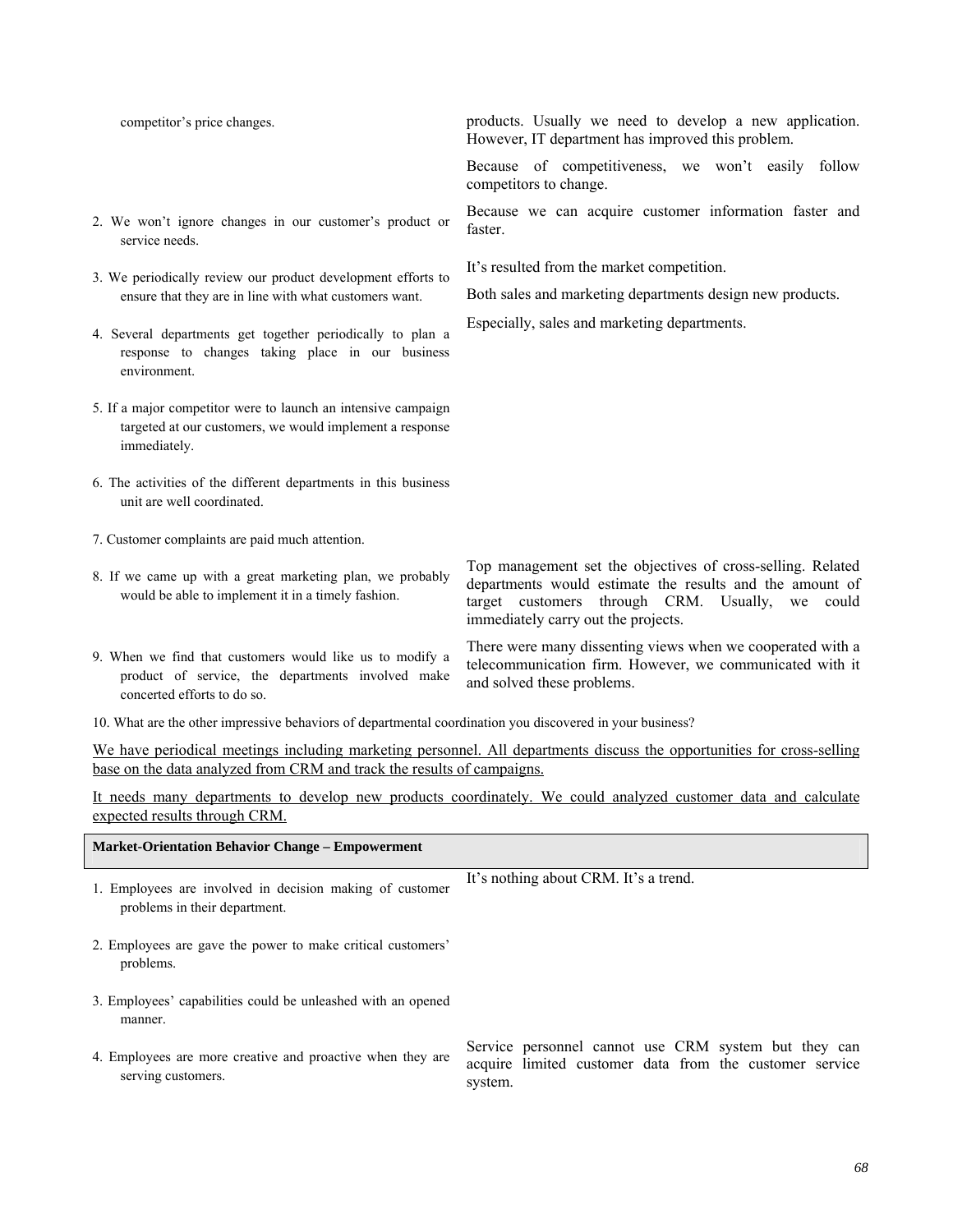5. What are the other impressive changes of the individual behaviors you discovered in your business?

The marketing concept has been changed in our company. Even the staffs of branches, finance, and marketing said that "what products do our customers really want?"

We would use CRM to develop campaigns after implemented CRM. Because CRM system holds customer data of whole financial group, we could develop a comprehensive campaign including all products of the financial group.

| <b>Top Management Initiatives</b>                                                                       |                                                                                                                                                                                                                                              |
|---------------------------------------------------------------------------------------------------------|----------------------------------------------------------------------------------------------------------------------------------------------------------------------------------------------------------------------------------------------|
| 1. The top management's understanding of CRM                                                            |                                                                                                                                                                                                                                              |
| 1. Top management really understands why the business needs<br>to implement CRM.                        |                                                                                                                                                                                                                                              |
| 2. Top management could definitely state expectations of the<br>CRM implementation.                     | Better customer services and improving cross-selling.                                                                                                                                                                                        |
| 3. Top management could flexibly responses the environmental<br>changes.                                |                                                                                                                                                                                                                                              |
| 2. Substantial commitment                                                                               |                                                                                                                                                                                                                                              |
| 1. Top management allocates enough time to participate<br>critical CRM meetings in business.            | The chairman attends each CRM committee in the<br>headquarters.                                                                                                                                                                              |
| 2. Top management spends much percentage of his/her time on<br>CRM.                                     |                                                                                                                                                                                                                                              |
| 3. Top management provides adequate budget and resources<br>for the CRM implementation and the CRM use. |                                                                                                                                                                                                                                              |
| 3. Practical executives                                                                                 |                                                                                                                                                                                                                                              |
| 1. Project leader of CRM has enough decision power to                                                   | Because the credit card department directly reports to<br>chairmen, it has enough decision power.                                                                                                                                            |
| enforce the changes of CRM related processes.                                                           | The marketing vice president is the leader of the cross-<br>departmental meeting in banking.                                                                                                                                                 |
| 2. Top management initiates the CRM implementation.                                                     |                                                                                                                                                                                                                                              |
| 4. Top management enforcement                                                                           |                                                                                                                                                                                                                                              |
| 1. Top management actively lead, encourage, and facilitate the<br>CRM use.                              |                                                                                                                                                                                                                                              |
| 2. Top management could properly deal with the departmental<br>conflict.                                | Most conflicts arise from channels. For example, insurance<br>and securities departments may target the same customer<br>segment. Thus, we established a channel arbitration team that<br>will solve all conflicts.                          |
|                                                                                                         | The products of the credit card department are similar to that<br>of personal banking. If the credit card department consider that<br>other departments over use its customers, top management will<br>deal with the departmental conflicts. |
| 5. Measurement of the results                                                                           |                                                                                                                                                                                                                                              |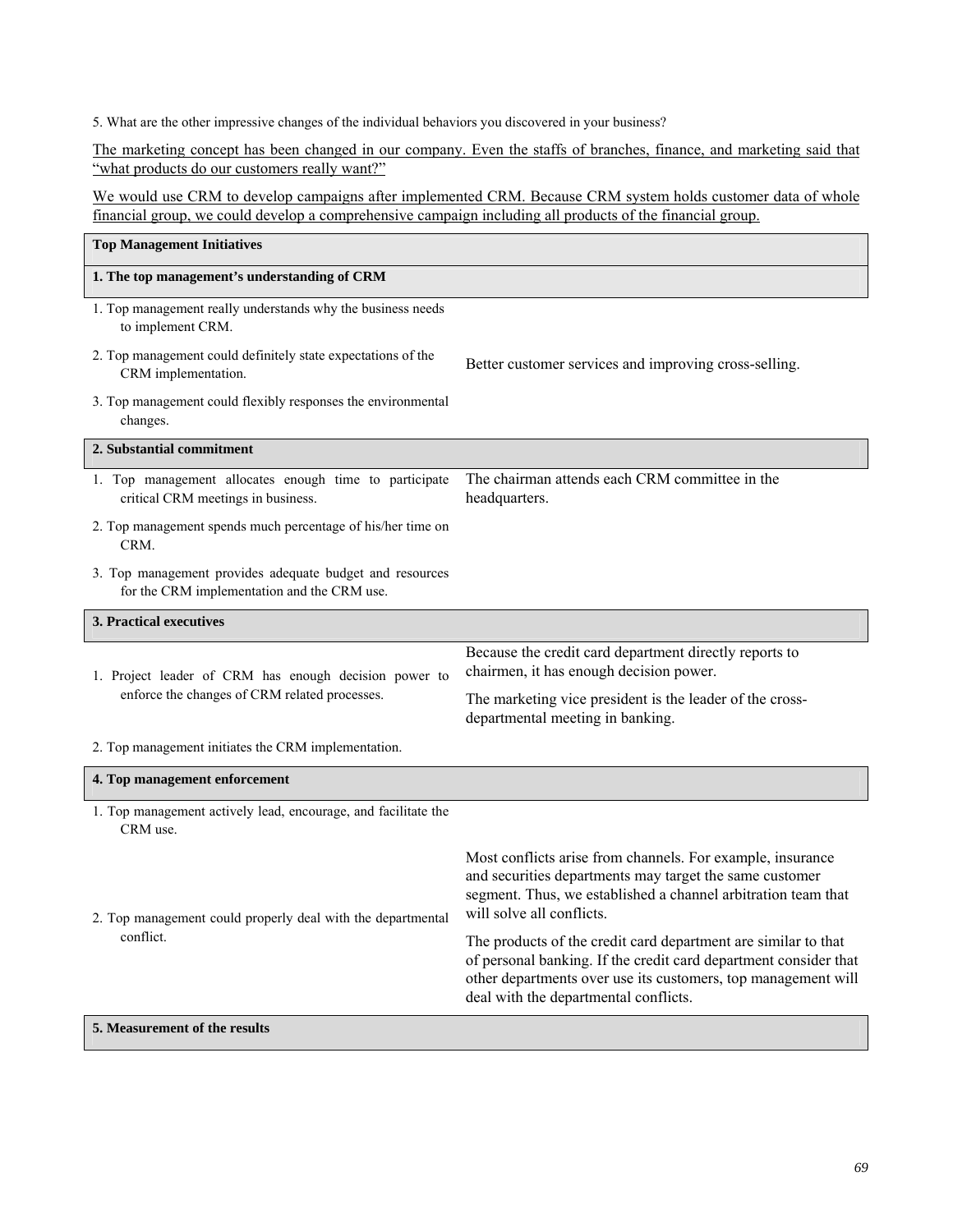1. The business has adequate measurement indicators about the CRM use.

We have more than 100 KPI, e.g. new customer, customer retention rate.

We have many KPI to measure the results of CRM.

2. What is the importance of the customer value in the balanced score card.

Customer-related indices accounts for 30 to 40% of balanced score card. Employees could access the results of the indices of the balanced score card from a system any time.

| <b>6. Continuous improvement</b> |                                                                                                                      |
|----------------------------------|----------------------------------------------------------------------------------------------------------------------|
|                                  | 1. The business has clearly short, middle, and long term plans Because CRM provides too much information, we haven't |
| of CRM.                          | digested that. So far, we cannot take full benefits from CRM.                                                        |

- 2. The business continuously measures the goals of these plans.
- 3. The business would improve and response the lacks of plans after goal measuring.
- 4. Employees get appropriate reward after goal measuring.

5. In you opinion, what are the management initiatives that top management needs to apply?

Our chairman is very active and invested considerable budget. He deeply concerns the project. Our company needs to adapt after acquired another bank. Even there were some poor KPIs, he always takes account of employees. The CRM has been implemented for 2 to 3 years but he doesn't ask employees to quickly finish each campaign.

Top management should actively attend the meetings that discuss the outcomes of campaigns developed from CRM and propose suggestion and guide the marketing personnel to meet top management's expectation.

### **Process Performance**

#### **1. Marketing and sales**

- 1. Companies could target chosen market segments, microsegments or individual customers more precisely.
- 2. What else are the positive improvements of marketing and sales processes after CRM implementation?

We could target small segments but we could not target micro segments. However, we could analyze customer behaviors by CRM and provide more complicated campaigns or customized services.

| 2. R&D |  |
|--------|--|
|--------|--|

- 1. CRM system provides powerful analytics capabilities, enables companies to spot trends.
- 2. Companies achieve dynamic R&D through crossorganizational communication.
- 3. What else are the positive improvements of R&D processes after CRM implementation?

We can precisely test new products and analyzed customer behaviors to develop more complicated products through the CRM system.

### **3. Production**

1. Customer requirement could be precisely forecasted.

2. Employees could easily track the customer information and

Instead of the call center, employees are given different authorities to access customer data.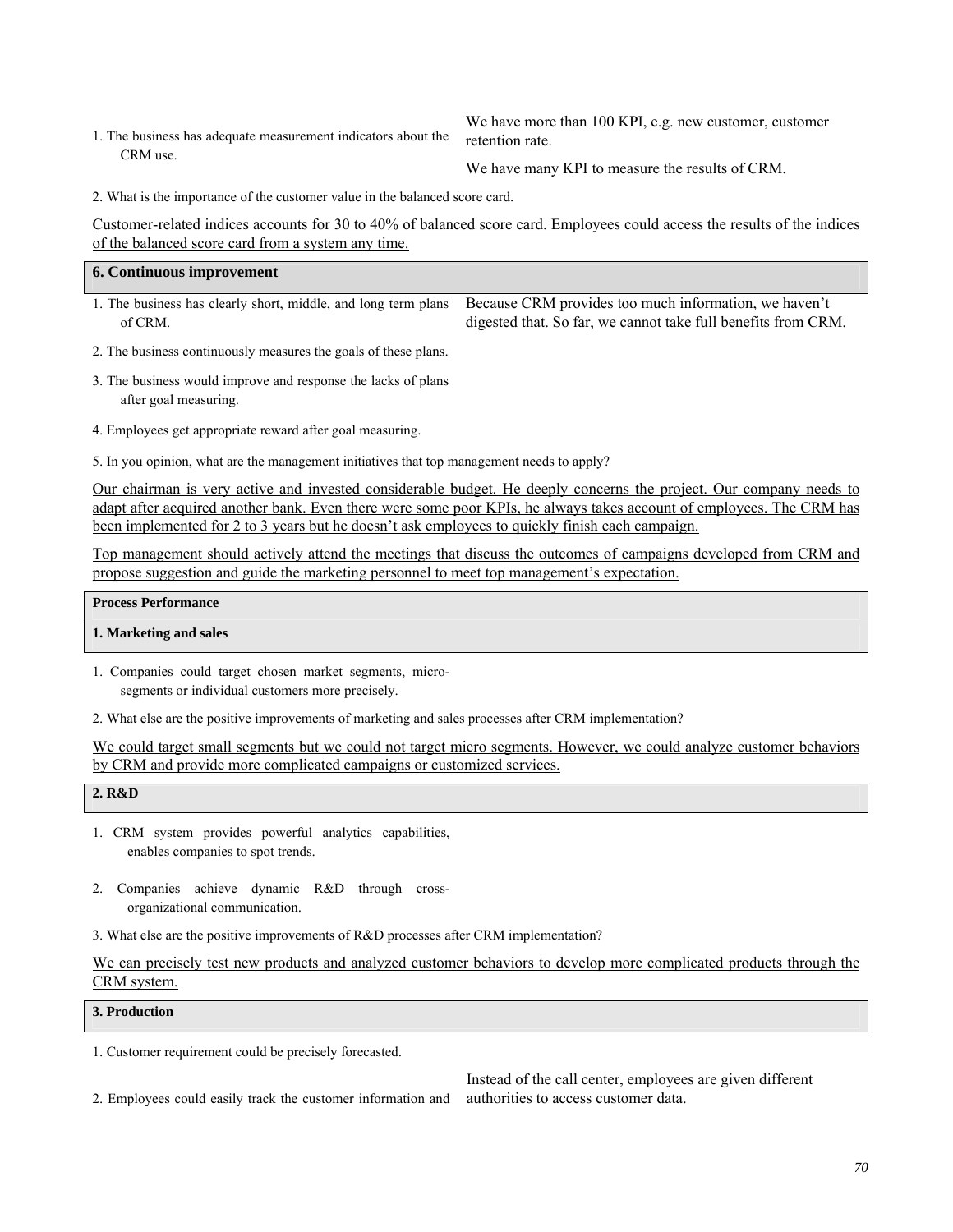quickly respond to customers.

- 3. Productivity is increased after the successful implementation of CRM.
- 4. What else are the positive improvements of production processes after CRM implementation?

# **4. Logistics** 1. Companies could well manage interactions between their customers and their hundreds of retailers. 2. Companies could effectively address the logistical and follow-up requirements of events. 3. Dealers and distributors are supported by information sharing. 4. What else are the positive improvements of logistics processes after CRM implementation? **5. Fulfillment** 1. Employees, in every department, could immediately fulfill customer needs. The call center is not connected with CRM system. Service personnel can acquire basic data of customers but they are not provided the information about cross-selling. 2. Response time is decreased after the successful implementation of CRM. 3. What else are the positive improvements of fulfillments processes after CRM implementation?

| <b>Market Performance</b>                                                                                  |                                                                                                                                                                                                                                                                                                                                                              |
|------------------------------------------------------------------------------------------------------------|--------------------------------------------------------------------------------------------------------------------------------------------------------------------------------------------------------------------------------------------------------------------------------------------------------------------------------------------------------------|
| 1. Achieving customer satisfaction?                                                                        | Because the information of CRM haven't be completely<br>delivered to customer service processes. If we can deliver<br>analyzed information of CRM to customer service department,<br>service personnel could provide customers better product<br>portfolio and service. It's one kind of process integration.                                                |
| 2. Providing value for customers?                                                                          |                                                                                                                                                                                                                                                                                                                                                              |
| 3. Keeping current customers?                                                                              | We can improve the customer retention rate through<br>developing customer behavior models of CRM to create<br>campaigns of the customer retention. However, we don't have<br>enough capabilities of developing models, so do outsourcing<br>companies. Furthermore, there is still a gap between operation<br>staffs and It staffs that brings inefficiency. |
| 4. Attracting new customers?                                                                               | Because of cross-selling we can sell credit cards to the<br>customers of insurance departments.                                                                                                                                                                                                                                                              |
| 5. Attaining desired growth?                                                                               |                                                                                                                                                                                                                                                                                                                                                              |
| 6. Securing desired market share?                                                                          |                                                                                                                                                                                                                                                                                                                                                              |
| 7. What are market performance indicators else that significantly growth after CRM implementation?         |                                                                                                                                                                                                                                                                                                                                                              |
| Increased cross-selling rate. For example, increased the amount of holding credit cards of the depositors. |                                                                                                                                                                                                                                                                                                                                                              |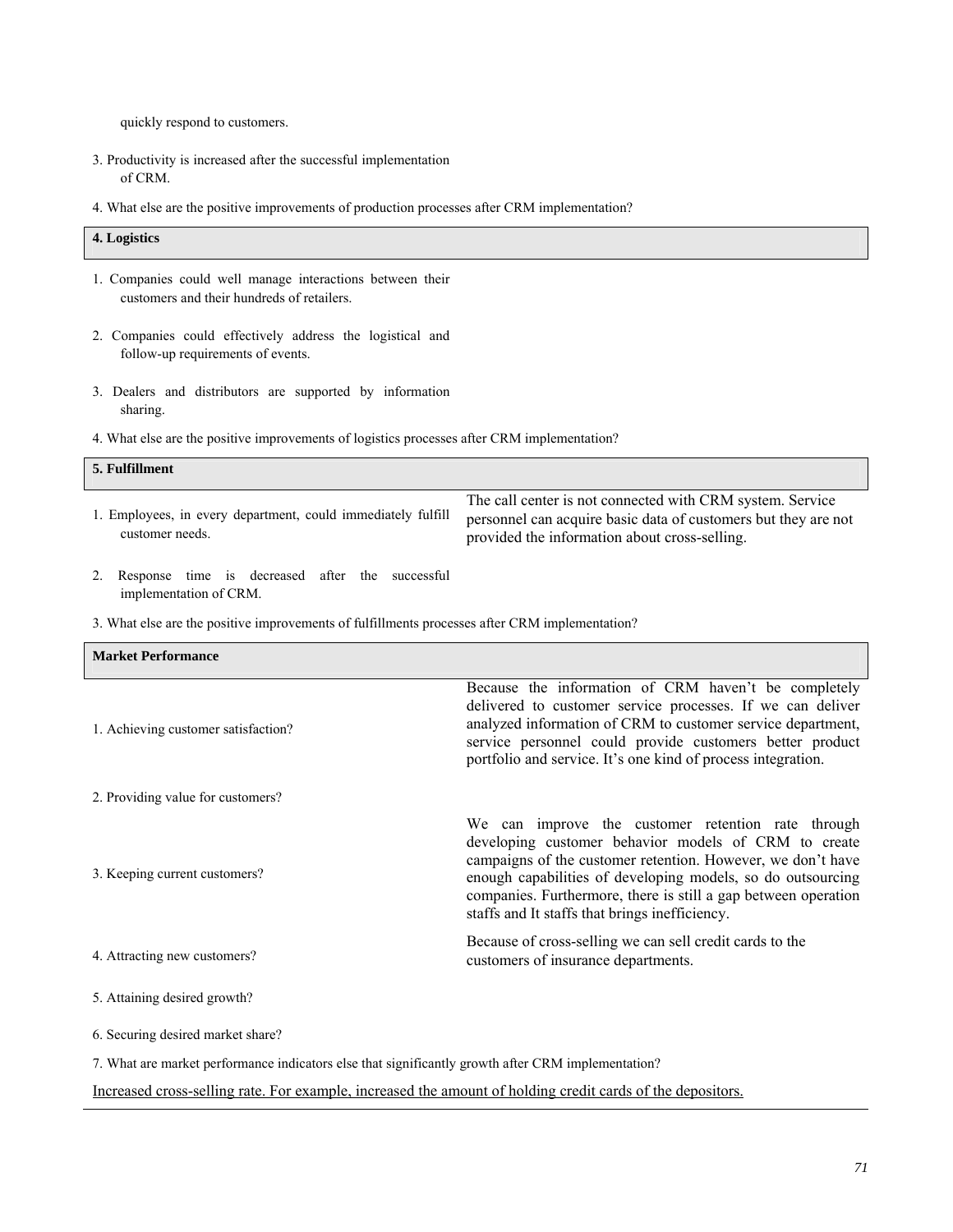# **Financial performance**

Over the last three years, what was the average annual return on sales of your strategic business unit? (Return on Sales)

# **Company D**

| <b>Market-Orientation Behavior Change - Departmental</b>                                                                               |                                                                                                                                                                                                                                                                                                     |
|----------------------------------------------------------------------------------------------------------------------------------------|-----------------------------------------------------------------------------------------------------------------------------------------------------------------------------------------------------------------------------------------------------------------------------------------------------|
| 1. Intelligence generation                                                                                                             |                                                                                                                                                                                                                                                                                                     |
| 1. We meet with customers at least once a year to find out what<br>products or services they will need in the future.                  | It's impossible for personal banking department to meet<br>customers.                                                                                                                                                                                                                               |
| 2. We do a lot of in-house market research.                                                                                            | We diagnosed customers' preference in the past but we could<br>analyze that by CRM.                                                                                                                                                                                                                 |
| 3. We are fast to detect changes in our customers' product<br>preference.                                                              | Because of the analysis needs of the CRM system that requires some<br>specific customer data, the questionnaire of market researches should<br>be modified to meet the CRM requirements.                                                                                                            |
| 4. We are fast to detect fundamental shifts in our industry (e.g.,<br>competition, technology, regulation).                            |                                                                                                                                                                                                                                                                                                     |
| 5. We periodically review the likely effect of changes in our<br>business environment (e.g., regulation) on customers.                 | We could merely realize customers' changes. CRM leads to<br>little impact.                                                                                                                                                                                                                          |
| 2. Intelligence dissemination                                                                                                          |                                                                                                                                                                                                                                                                                                     |
| 1. We have interdepartmental meetings at least once a quarter<br>to discuss market trends and developments.                            | There are many kinds of meetings in our company that exist<br>for different objectives. For example, we hold meetings for<br>risk issue 1 time a week and for product issue 2 times a week.                                                                                                         |
|                                                                                                                                        | Because of CRM committee, employees of each department<br>have the chance to discuss the market with each other.                                                                                                                                                                                    |
| 2. Marketing personnel spend time discussing customers'<br>future needs with other functional department.                              | Marketing personnel would like to identify what kinds of<br>customer of other departments could be targeted for cross-<br>selling, so they would discuss the problem with other<br>departments and use CRM system to target customers. Thus<br>the use of CRM results in better customer targeting. |
| 3. When something important happens to a major customer of<br>market, the whole business unit knows about it within a<br>short period. | Our company has a customer complaint system which<br>disseminates customer complaints in terms of different levels<br>of complaints and tracks these complaints. This system would<br>collect, store, broadcast complaints once a month, and<br>feedback.                                           |
|                                                                                                                                        | We just can look into market by our experiences but we could<br>really analyze the reasons.                                                                                                                                                                                                         |
| 4. Data on customer satisfaction are disseminated at all levels<br>in this business unit on a regular basis.                           |                                                                                                                                                                                                                                                                                                     |
| 5. When one department finds out something important about<br>competitors, it is fast to alert other department.                       | We any benefit from data sharing in CRM committee rather<br>than CRM. Because CRM doesn't provide competitive<br>information.                                                                                                                                                                       |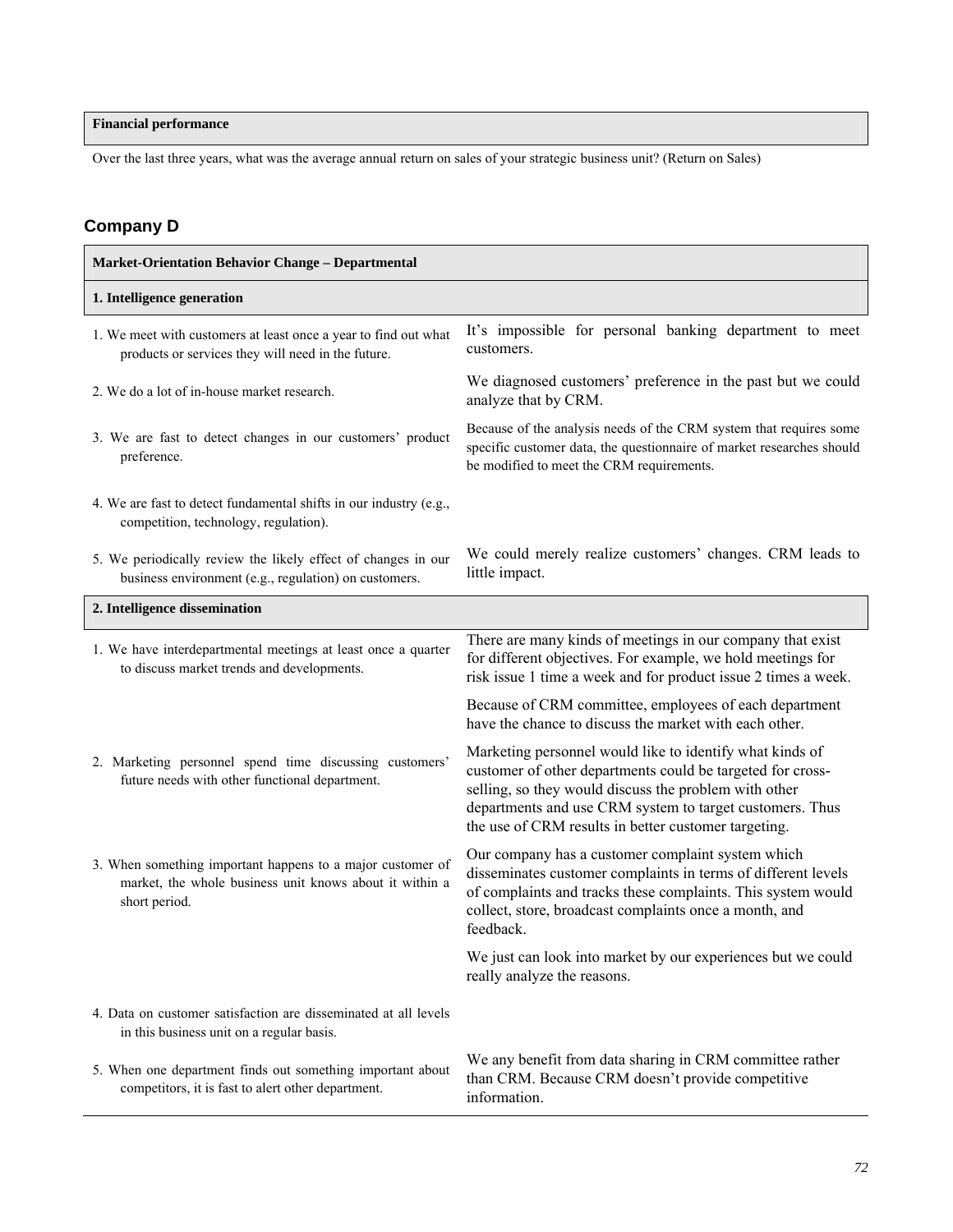#### **3. Responsiveness**

1. It takes us forever to decide how to respond to our competitor's price changes. CRM could test new price of products in terms of different customer types, e.g. contribution level and risk level. 2. We won't ignore changes in our customer's product or service needs. 3. We periodically review our product development efforts to ensure that they are in line with what customers want. 4. Several departments get together periodically to plan a response to changes taking place in our business environment. 5. If a major competitor were to launch an intensive campaign targeted at our customers, we would implement a response immediately. The use of CRM results in precise customer targeting and easily estimates the possible impacts. 6. The activities of the different departments in this business unit are well coordinated. 7. Customer complaints are paid much attention. The law stipulates that financial groups need to reach agreements with customers to implement cross-selling. If companies didn't pay attention to that, customer complaints will increase and customers phone the call center. 8. If we came up with a great marketing plan, we probably would be able to implement it in a timely fashion. The useful analysis capability leads to real time campaigns. For instance, Customer data analyses are difficult without data warehouse. Furthermore, the company uses ad hoc reports that waste a lot of time and could not be reused. Because of data warehouse, end users can analyze customer data without IT staff's support. The process time of IT should match the campaign timing. IT processes waste a lot of time. 9. When we find that customers would like us to modify a product of service, the departments involved make concerted efforts to do so. Product managers receive customer information about their products, however, only they could decide whether products should be changed. Changing customer service is more quickly. 10. What are the other impressive behaviors of departmental coordination you discovered in your business?

Customers can modify customer data by different channels and front-end staffs cannot provide convenience services without empowerment. Thus companies could solve similar problems by cross-departmental meetings.

Every manager of each department participates in CRM committee every month.

| <b>Market-Orientation Behavior Change - Empowerment</b>                                   |                                                                                                                                              |
|-------------------------------------------------------------------------------------------|----------------------------------------------------------------------------------------------------------------------------------------------|
| 1. Employees are involved in decision making of customer<br>problems in their department. | Because our company doesn't deliver the analyzed data to<br>front-end staffs, it can not facilitate this change resulted from                |
|                                                                                           | When customer service system is integrated with analyzed<br>data of CRM, the service personnel could efficiently solve<br>customer problems. |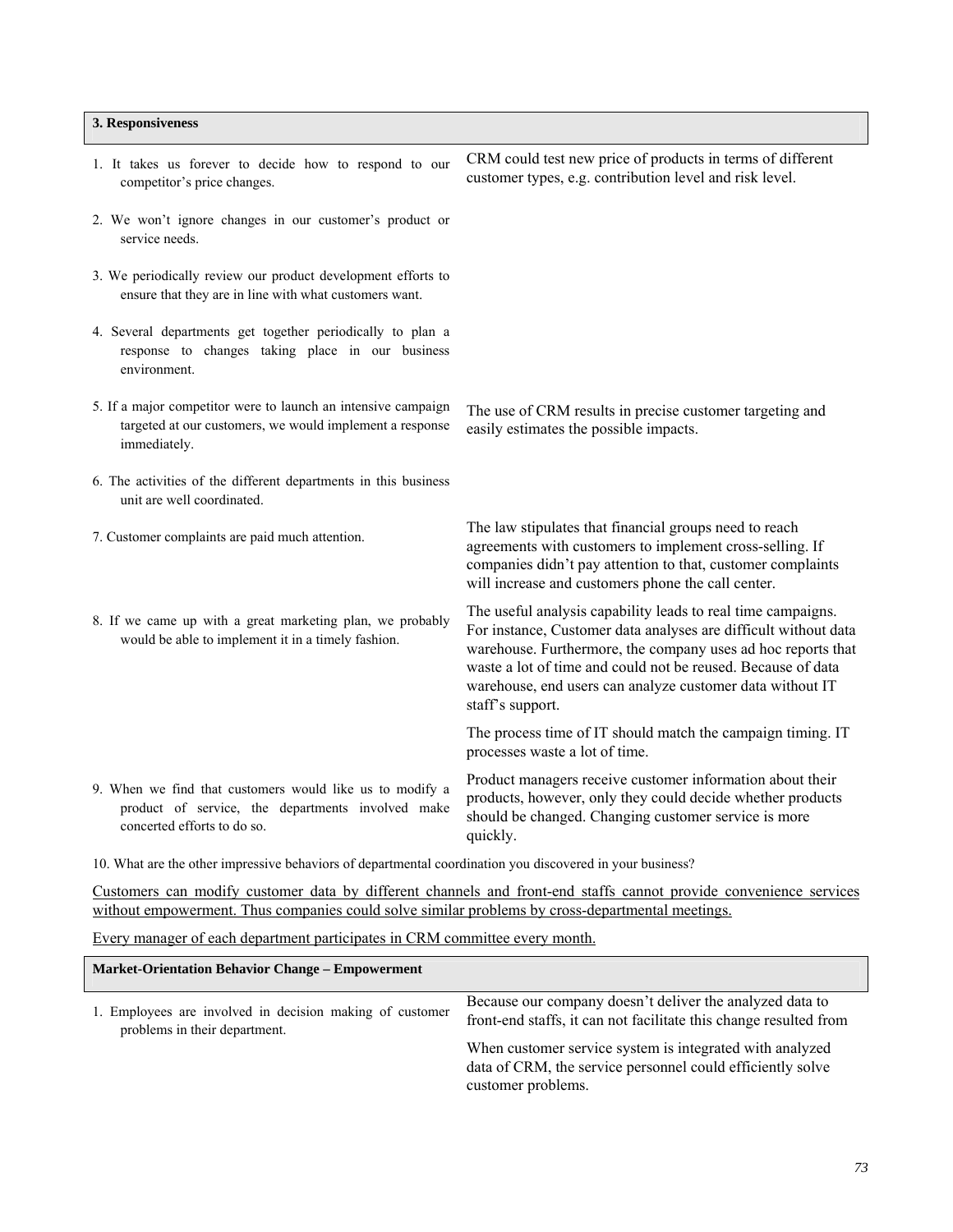| 2. Employees are gave the power to make critical customers'<br>problems.         | Our company has multilayer authority of responsibility.                                                                                                                                                                                                                                              |
|----------------------------------------------------------------------------------|------------------------------------------------------------------------------------------------------------------------------------------------------------------------------------------------------------------------------------------------------------------------------------------------------|
| 3. Employees' capabilities could be unleashed with an opened<br>manner.          | Employees could propose their creative plan in CRM<br>committee. They just discussed with their supervisors in the<br>past.                                                                                                                                                                          |
| 4. Employees are more creative and proactive when they are<br>serving customers. | In some conditions, our company carries out analysis plan<br>analyzing some customers. The analyzed data excites<br>employees' creativity. For example, the system provides many<br>options for front-end employees and they will choose<br>appropriate products for customers to satisfy customers. |

5. What are the other impressive changes of the individual behaviors you discovered in your business?

Now, employees think in customer-orientation rather than product-orientation.

Employees will be facilitated by CRM to solve customer problem in the future.

| <b>Top Management Initiatives</b>                                                                       |                                                                                                                                                                                          |
|---------------------------------------------------------------------------------------------------------|------------------------------------------------------------------------------------------------------------------------------------------------------------------------------------------|
| 1. The top management's understanding of CRM                                                            |                                                                                                                                                                                          |
| 1. Top management really understands why the business needs<br>to implement CRM.                        | We understand top management's attitude through CRM<br>committee.                                                                                                                        |
| 2. Top management could definitely state expectations of the<br>CRM implementation.                     | Our top management's expectations are profit, customer<br>satisfaction, and data quality.                                                                                                |
|                                                                                                         | Although the analyzed data of CRM is valuable, companies<br>have different definitions of the data. Thus, CRM leads to<br>different results.                                             |
| 3. Top management could flexibly responses the environmental<br>changes.                                | Data warehouse brings direct marketing, cross selling, and up<br>selling. Many departments may disturb identical customer.<br>Thus top management needs to deal with this problem.       |
| 2. Substantial commitment                                                                               |                                                                                                                                                                                          |
| 1. Top management allocates enough time to participate<br>critical CRM meetings in business.            |                                                                                                                                                                                          |
| 2. Top management spends much percentage of his/her time on<br>CRM.                                     | Top management only make decisions, they would share<br>appropriate time.                                                                                                                |
| 3. Top management provides adequate budget and resources<br>for the CRM implementation and the CRM use. | Top management allocates resources in terms of their<br>opinions. Even though we don't identify their decisions, we<br>expect them.                                                      |
| 3. Practical executives                                                                                 |                                                                                                                                                                                          |
| 1. Project leader of CRM has enough decision power to<br>enforce the changes of CRM related processes.  | In addition to achievement and resource allocation issues,<br>problems could be easily solved by cross departmental<br>meetings and processes could be flexibly changed.                 |
|                                                                                                         | Because CRM is merely a supporting role, it has no power to<br>change processes. For example, the leader of CRM committee<br>cannot determine the definition process of doubtful account |
| 2. Top management initiates the CRM implementation.                                                     |                                                                                                                                                                                          |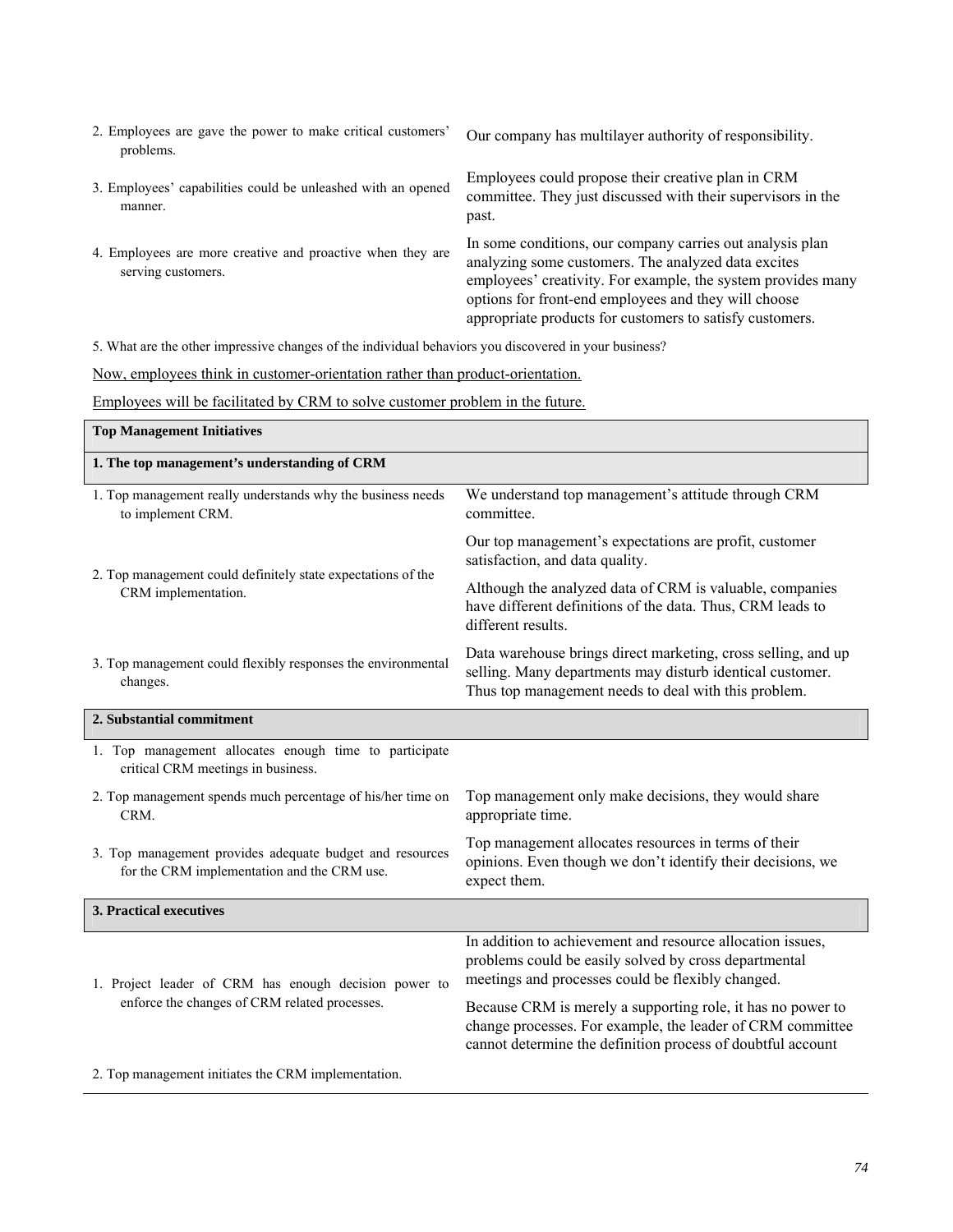| 4. Top management enforcement                                                                                                                                                                                                           |                                                                                                                                                                                                                                                                                     |  |
|-----------------------------------------------------------------------------------------------------------------------------------------------------------------------------------------------------------------------------------------|-------------------------------------------------------------------------------------------------------------------------------------------------------------------------------------------------------------------------------------------------------------------------------------|--|
| 1. Top management actively lead, encourage, and facilitate the<br>CRM use.                                                                                                                                                              | Because of the rich information provide by CRM.                                                                                                                                                                                                                                     |  |
| 2. Top management could properly deal with the departmental<br>conflict.                                                                                                                                                                | Personal banking and cash card department have the same<br>customer segment. If cash card department target the<br>customers of personal banking, the achievement of cash card<br>department will decrease. Thus top management will design<br>mechanism and strategy to intercede. |  |
|                                                                                                                                                                                                                                         | Top management can not properly solve the conflicts.                                                                                                                                                                                                                                |  |
| 5. Measurement of the results                                                                                                                                                                                                           |                                                                                                                                                                                                                                                                                     |  |
| 1. The business has adequate measurement indicators about the<br>CRM use.                                                                                                                                                               | CRI(Customer Relationship Index), customer retention,<br>number of customer-holding product, new customer, and data<br>quality                                                                                                                                                      |  |
| 2. What is the importance of the customer value in the balanced score card.                                                                                                                                                             |                                                                                                                                                                                                                                                                                     |  |
| All the customer-related departments have a KPI in balance score card that directly affects merit. In customer relationship<br>development department, customer-related indexes account for 40% and at least 10% for other departments. |                                                                                                                                                                                                                                                                                     |  |
| Customer value accounts for 60% and job behavior accounts for 40%. The target values of indexes could be measured<br>CRM. Every department can set the target value of balanced score card.                                             |                                                                                                                                                                                                                                                                                     |  |
| 6. Continuous improvement                                                                                                                                                                                                               |                                                                                                                                                                                                                                                                                     |  |
| 1. The business has clearly short, middle, and long term plans<br>of CRM.                                                                                                                                                               |                                                                                                                                                                                                                                                                                     |  |
| 2. The business continuously measures the goals of these plans.                                                                                                                                                                         |                                                                                                                                                                                                                                                                                     |  |

- 3. The business would improve and response the lacks of plans after goal measuring.<br>
That merely focuses on continued plan<br>
That merely focuses on continued plan
- 4. Employees get appropriate reward after goal measuring.

5. In you opinion, what are the management initiatives that top management needs to apply?

Top management need vision, vision leads to mission and strategy. Because of vision, our company has short term and long term plan and KPI. Otherwise, employees can't understand what is the purpose and functionality of CRM.

Top management has to train end users to use CRM and extend the scope of CRM to end users. Different users have different authorities. Companies need to deliver training course every season and passed users could use the CRM.

| <b>Process Performance</b> |  |
|----------------------------|--|
| 1. Marketing and sales     |  |
|                            |  |

1. Companies could target chosen market segments, microsegments or individual customers more precisely. It's difficult to target individual.

2. What else are the positive improvements of marketing and sales processes after CRM implementation?

Increased response rate and more investment.

The marketing personnel propose campaigns with customer-oriented attitude.

**2. R&D**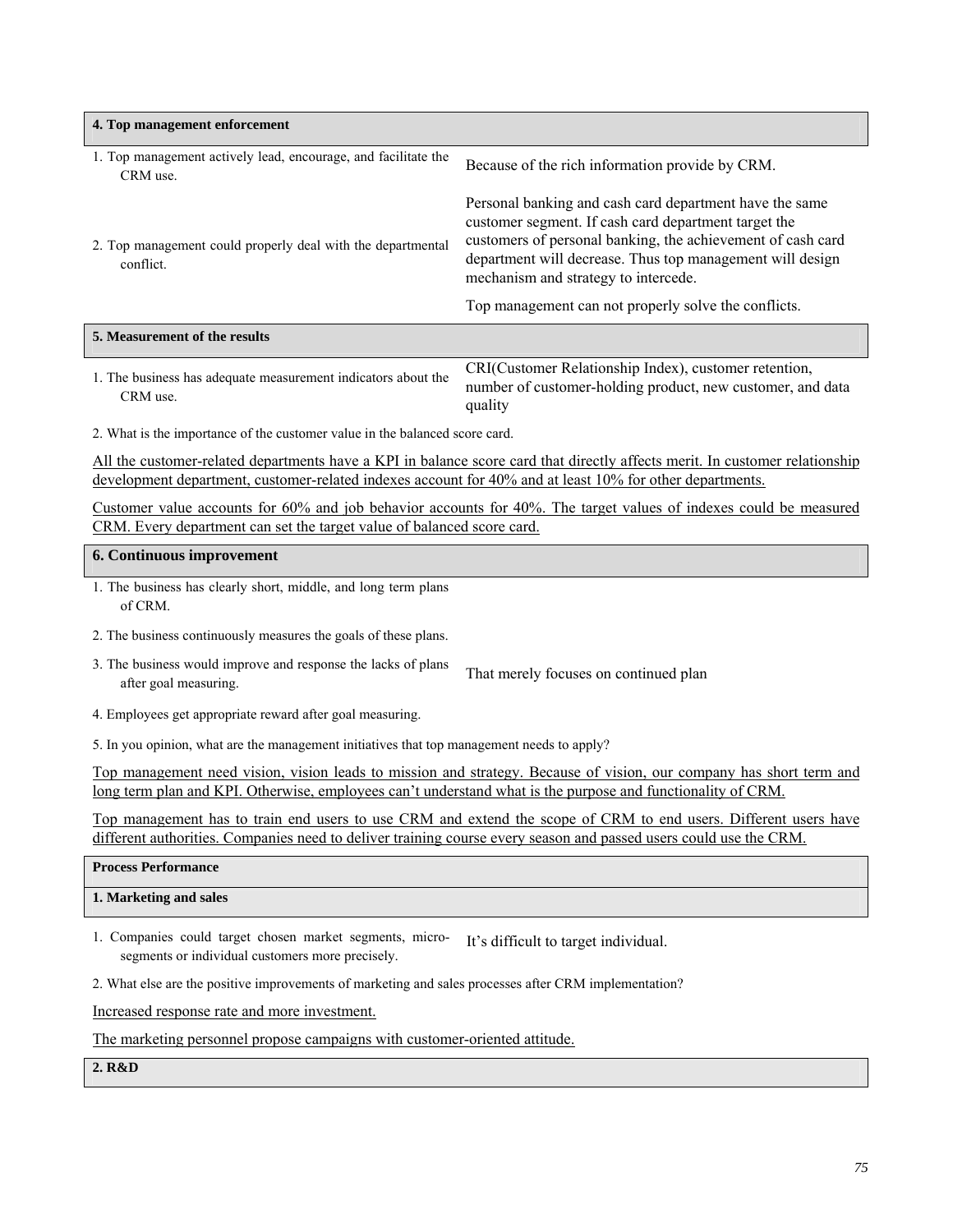1. CRM system provides powerful analytics capabilities, enables companies to spot trends.

CRM committee provides suggestions to R&D department and the marketing personnel analyze customer data through CRM in the product development.

- 2. Companies achieve dynamic R&D through crossorganizational communication.
- 3. What else are the positive improvements of R&D processes after CRM implementation?

From product-orientation to customer-orientation, R&D department would try to understand customer behaviors.

In the past, we can't recognize where customer brought our products. Now, we could design more and more portfolios through the rich information of CRM. Furthermore, the decision maker determines the interest rate according to the information of CRM.

#### **3. Production**

- 1. Customer requirement could be precisely forecasted.
- 2. Employees could easily track the customer information and quickly respond to customers.
- 3. Productivity is increased after the successful implementation of CRM. Because of higher speed of time to market.
- 4. What else are the positive improvements of production processes after CRM implementation?

| 4. Logistics |  |
|--------------|--|
|              |  |

- 1. Companies could well manage interactions between their customers and their hundreds of retailers.
- 2. Companies could effectively address the logistical and follow-up requirements of events.
- 3. Dealers and distributors are supported by information sharing.
- 4. What else are the positive improvements of logistics processes after CRM implementation?

# **5. Fulfillment**

- 1. Employees, in every department, could immediately fulfill customer needs. Because our company didn't deliver analyzed data to front end.
- 2. Response time is decreased after the successful implementation of CRM.
- 3. What else are the positive improvements of fulfillments processes after CRM implementation?

### **Market Performance**

| 1. Achieving customer satisfaction? | Because our company didn't deliver analyzed data to front<br>end.                                      |
|-------------------------------------|--------------------------------------------------------------------------------------------------------|
| 2. Providing value for customers?   | Because we could provide different services for different<br>market segments according to their needs. |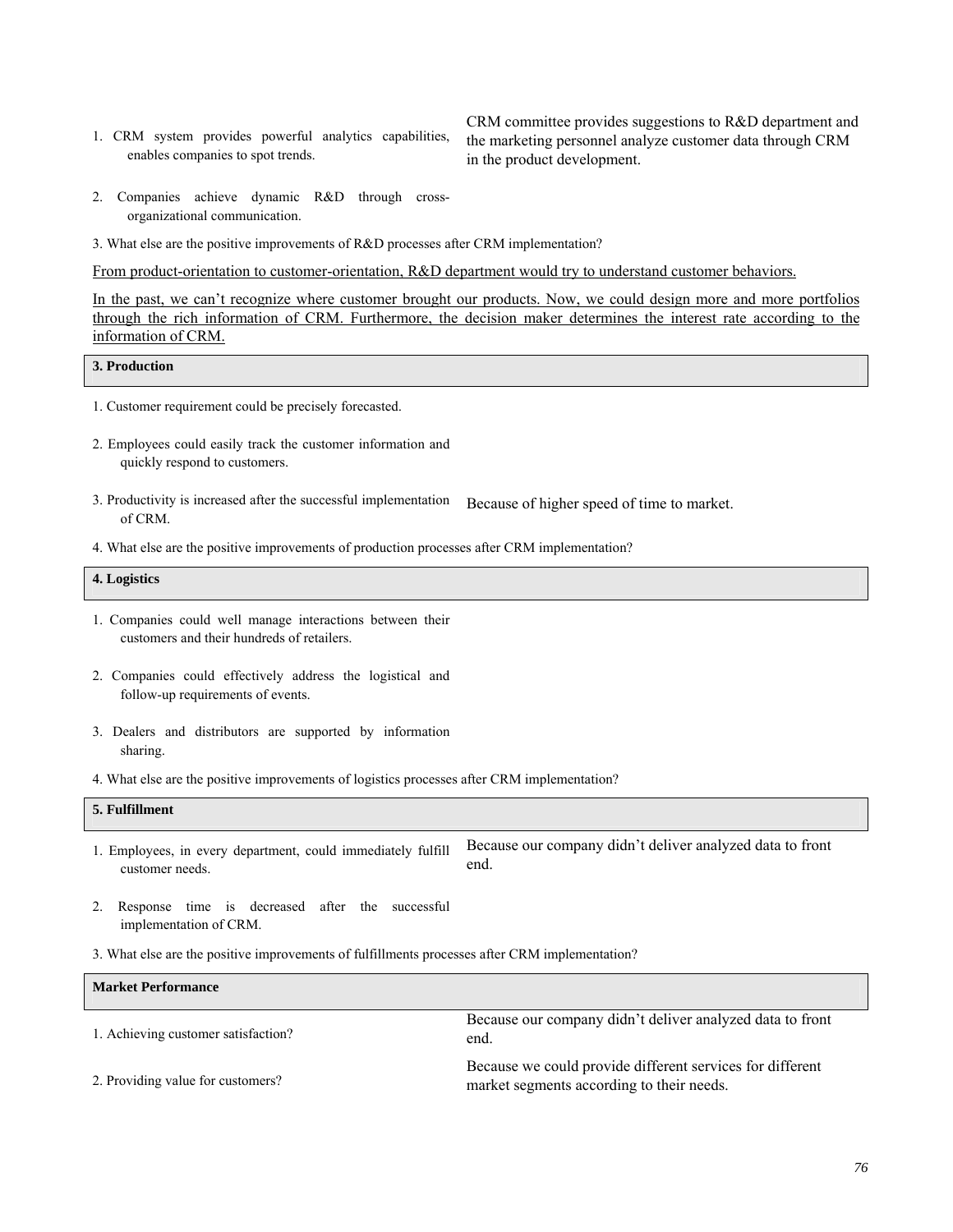3. Keeping current customers? CRM could analyze the decreasing pattern of some customer's consuming money and sales department could timely receive the signal and solve the problem. If customers want to cancel their credit cards, CRM will analyze their consuming patterns and sales will provide the customers appropriate products. 4. Attracting new customers? 5. Attaining desired growth? 6. Securing desired market share? Credit card is the first and cash card is the second. Because CRM merely analyze the existing customer data, it can't target new customer.

Customer retention is closely related to market environment.

7. What are market performance indicators else that significantly growth after CRM implementation?

| <b>Financial performance</b> |  |
|------------------------------|--|
|                              |  |

Over the last three years, what was the average annual return on sales of your strategic business unit? (Return on Sales)

## **Company E**

 $\Gamma$ 

| <b>Market-Orientation Behavior Change - Departmental</b>                                                               |                                                                                                                                                                                              |
|------------------------------------------------------------------------------------------------------------------------|----------------------------------------------------------------------------------------------------------------------------------------------------------------------------------------------|
| 1. Intelligence generation                                                                                             |                                                                                                                                                                                              |
| 1. We meet with customers at least once a year to find out what<br>products or services they will need in the future.  | It's nothing about CRM.                                                                                                                                                                      |
|                                                                                                                        | The customer needs have existed. We can not predict the<br>customer needs in the future.                                                                                                     |
| 2. We do a lot of in-house market research.                                                                            | Our company has a market research department. It is not<br>resulted from the effect of CRM. However, the market<br>research department could segment customer by the CRM and<br>then survey. |
| 3. We are fast to detect changes in our customers' product<br>preference.                                              | The CRM cannot analyze customers' mental preference and<br>predict the future customers' needs. We need many qualitative<br>investigations to supplement the shortage of the CRM system.     |
| 4. We are fast to detect fundamental shifts in our industry (e.g.,<br>competition, technology, regulation).            | It's a fundamental activity in our business.                                                                                                                                                 |
| 5. We periodically review the likely effect of changes in our<br>business environment (e.g., regulation) on customers. | It's a fundamental activity in our business.                                                                                                                                                 |
| 2. Intelligence dissemination                                                                                          |                                                                                                                                                                                              |
| 1. We have interdepartmental meetings at least once a quarter<br>to discuss market trends and developments.            | Once a week. However, it's nothing about CRM.                                                                                                                                                |
|                                                                                                                        | We had plan process of functional products in the past but we<br>have end-to-end process now.                                                                                                |
| 2. Marketing personnel spend time discussing customers'<br>future needs with other functional department.              | It's nothing about CRM. CRM merely provides some data<br>which improve cross-departmental discussions and are a                                                                              |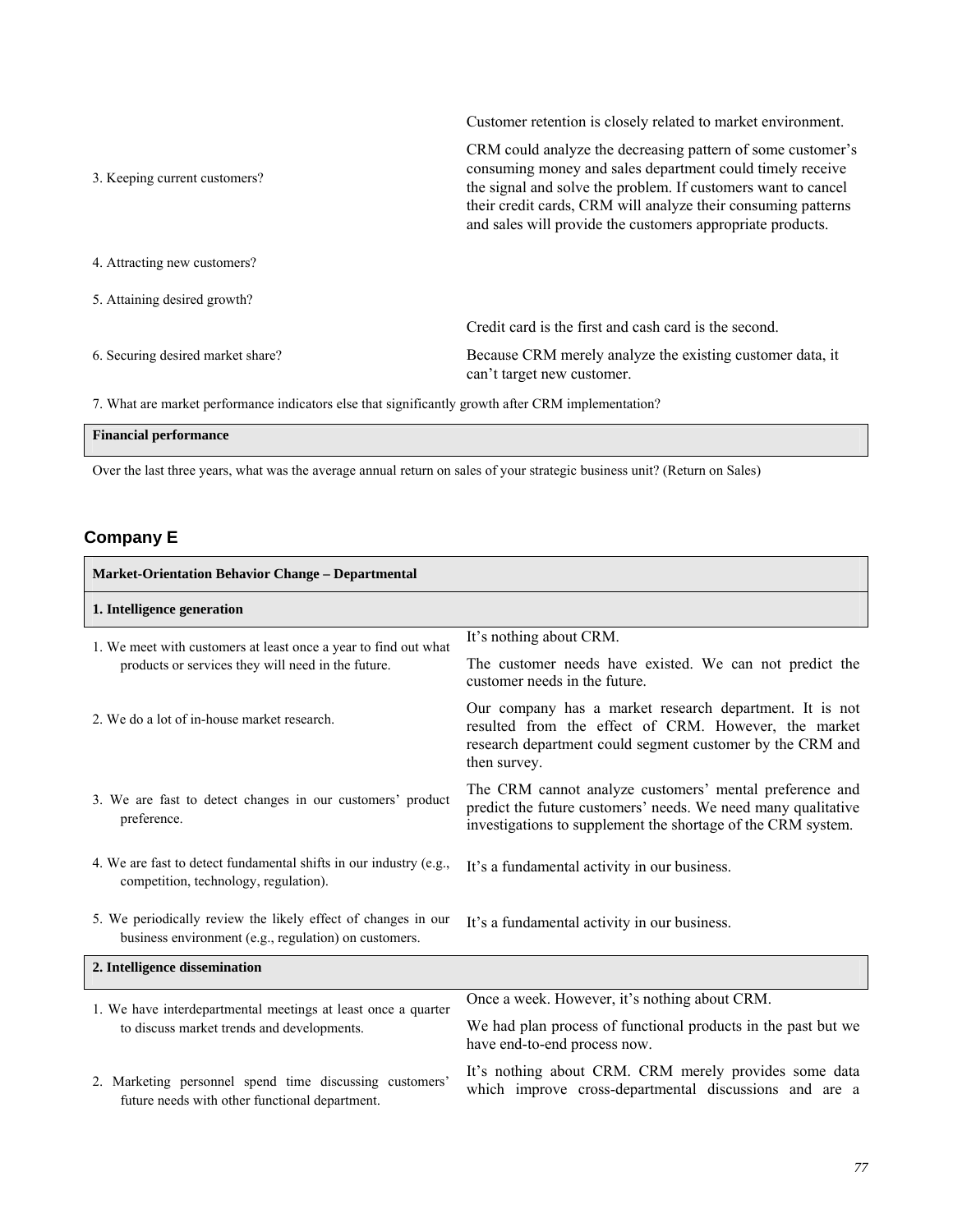|                                                                                                                                           | common language.                                                                                                                                                                                                                                                           |
|-------------------------------------------------------------------------------------------------------------------------------------------|----------------------------------------------------------------------------------------------------------------------------------------------------------------------------------------------------------------------------------------------------------------------------|
|                                                                                                                                           | The end users used to give their requirements to the IT<br>department. Now, they want to understand why these data are<br>produced so they will communicate with staffs of the IT<br>department.                                                                           |
| 3. When something important happens to a major customer of<br>market, the whole business unit knows about it within a                     | Only related departments receive the message, especially the<br>management departments.                                                                                                                                                                                    |
| short period.                                                                                                                             | The business units would immediately mail the problems to<br>related departments but we don't know whether they will plan<br>follow-up reactions.                                                                                                                          |
| 4. Data on customer satisfaction are disseminated at all levels<br>in this business unit on a regular basis.                              | The data about customer satisfaction would be sent to related<br>departments. The CRM is helpless in the data dissemination.<br>We investigate the customer satisfaction by questionnaires and<br>telephone. The CRM is only the tool which selects the<br>customer lists. |
| 5. When one department finds out something important about<br>competitors, it is fast to alert other department.                          | Business related departments would receive the messages.                                                                                                                                                                                                                   |
| 3. Responsiveness                                                                                                                         |                                                                                                                                                                                                                                                                            |
| 1. It takes us forever to decide how to respond to our<br>competitor's price changes.                                                     | Not necessarily. Because we compare with competitors in<br>many aspects rather than only prices. We have a complete<br>process to modify our products.                                                                                                                     |
|                                                                                                                                           | Our company quickly responses to competitors.                                                                                                                                                                                                                              |
| 2. We won't ignore changes in our customer's product or<br>service needs.                                                                 | If we found some problems from the CRM system, we deliver<br>the problems to product managers.                                                                                                                                                                             |
|                                                                                                                                           | The IT department established an Account Officer to server<br>each business department and help employees to use CRM.                                                                                                                                                      |
| 3. We periodically review our product development efforts to<br>ensure that they are in line with what customers want.                    | There are many KPI about new products. Furthermore, CRM<br>would produce some performance reports and analytical<br>indexes to continuously track the state of new products.                                                                                               |
| 4. Several departments get together periodically to plan a<br>response to changes taking place in our business<br>environment.            | It's a fundamental activity in our business. The CRM is<br>difficult to make comparison with competitors.                                                                                                                                                                  |
| 5. If a major competitor were to launch an intensive campaign<br>targeted at our customers, we would implement a response<br>immediately. | It's a strategic problem. The CRM is helpless.                                                                                                                                                                                                                             |
| 6. The activities of the different departments in this business<br>unit are well coordinated.                                             | The CRM is helpless. The get keeping rules have some effects<br>on cross-departmental coordination. It's resulted from many<br>other factors.                                                                                                                              |
|                                                                                                                                           | The IT department has a conflict about resources with business<br>departments but our company has no mechanism to solve this<br>problem.                                                                                                                                   |
| 7. Customer complaints are paid much attention.                                                                                           | The CRM is helpless.                                                                                                                                                                                                                                                       |
| 8. If we came up with a great marketing plan, we probably                                                                                 | The CRM could select the customer lists and analyze existing<br>customers. However, it's just a part of marketing.                                                                                                                                                         |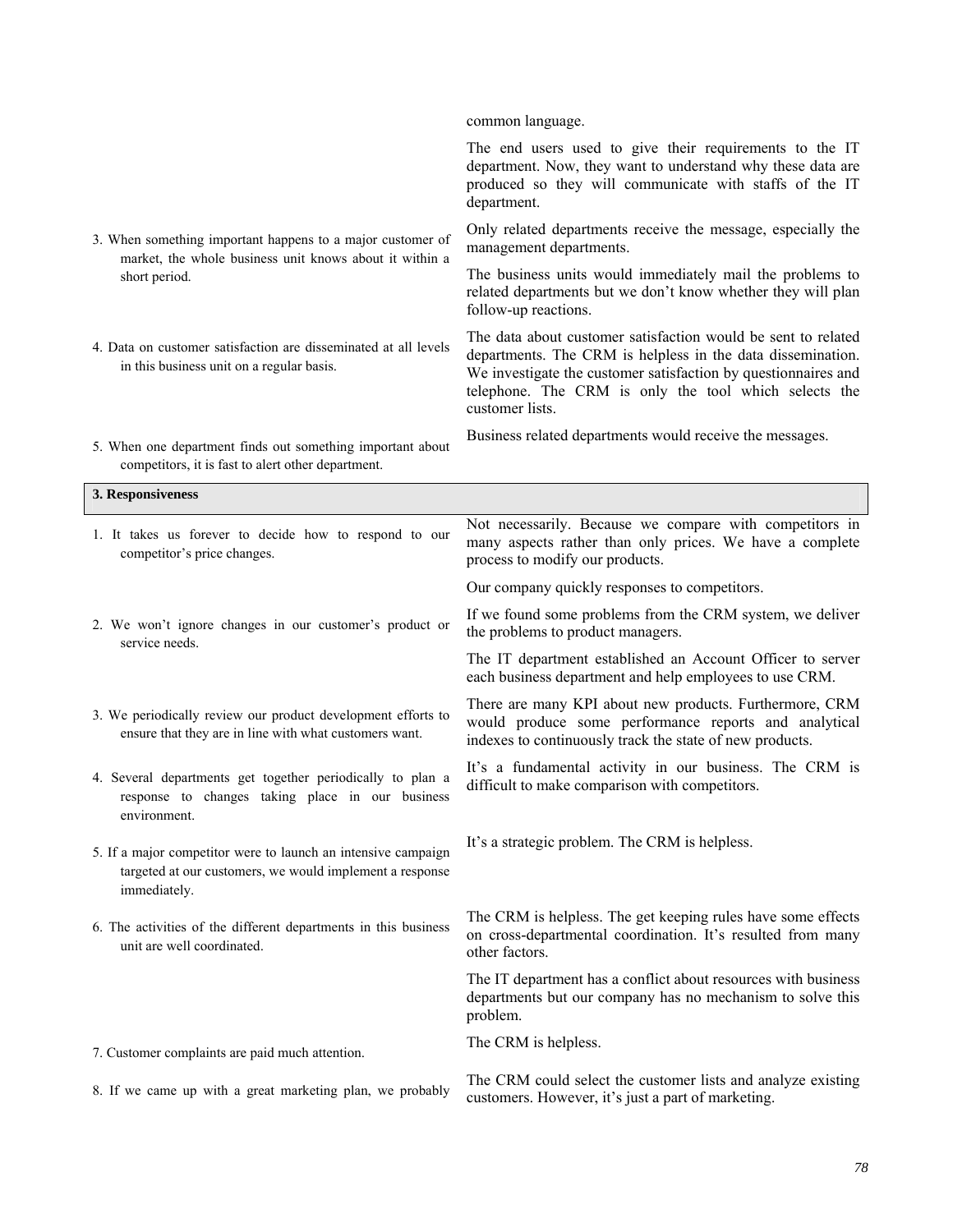| would be able to implement it in a timely fashion.                                                                                           | The marketers would find the targeted customer list and<br>continuously develop new ways of delivering the information<br>of products to customers.                                                                                   |
|----------------------------------------------------------------------------------------------------------------------------------------------|---------------------------------------------------------------------------------------------------------------------------------------------------------------------------------------------------------------------------------------|
| 9. When we find that customers would like us to modify a<br>product of service, the departments involved make<br>concerted efforts to do so. | The CRM is helpless.                                                                                                                                                                                                                  |
| 10. What are the other impressive behaviors of departmental coordination you discovered in your business?                                    |                                                                                                                                                                                                                                       |
| All departments have the same advertisement marketing and rules of using database.                                                           |                                                                                                                                                                                                                                       |
| We wasted only four months to integrate another information system after acquiring another company.                                          |                                                                                                                                                                                                                                       |
| <b>Market-Orientation Behavior Change – Empowerment</b>                                                                                      |                                                                                                                                                                                                                                       |
| 1. Employees are involved in decision making of customer<br>problems in their department.                                                    | Because of the Account Officers.                                                                                                                                                                                                      |
| 2. Employees are gave the power to make critical customers'<br>problems.                                                                     | The CRM is helpless and just plays a supportive role.                                                                                                                                                                                 |
|                                                                                                                                              | It's not correct that all employees can acquire customer data<br>resulted from the security consideration.                                                                                                                            |
| 3. Employees' capabilities could be unleashed with an opened<br>manner.                                                                      |                                                                                                                                                                                                                                       |
| 4. Employees are more creative and proactive when they are<br>serving customers.                                                             | We pull the data of CRM into CTI and provide customer<br>service personnel the data about cross-selling but they cannot<br>directly sale some products to customers because of the laws.<br>The CRM have more impacts on this aspect. |
|                                                                                                                                              | It's not really that all employees are creative.                                                                                                                                                                                      |
| $\epsilon$ with a construction through a change of $\epsilon$ at a field of the time of the constitution of a change of                      |                                                                                                                                                                                                                                       |

5. What are the other impressive changes of the individual behaviors you discovered in your business?

We are product-oriented in the past. The purpose of the CRM implementation is to make employees more customeroriented. The results are positive but we cannot quantify the results.

Because employees were hard to acquire customer data in the past, they would acquire the customer data they need in active or passive ways.

| <b>Top Management Initiatives</b>                                                   |                                                                                                                                                        |
|-------------------------------------------------------------------------------------|--------------------------------------------------------------------------------------------------------------------------------------------------------|
| 1. The top management's understanding of CRM                                        |                                                                                                                                                        |
| 1. Top management really understands why the business needs<br>to implement CRM.    |                                                                                                                                                        |
| 2. Top management could definitely state expectations of the<br>CRM implementation. | The top management even bought a book about the customer-<br>orientation to every manager for the purpose of customer-<br>orientation behavior change. |
|                                                                                     | The expectation is to facilitate the organization change from<br>product-orientation to customer-orientation.                                          |
| 3. Top management could flexibly responses the environmental<br>changes.            |                                                                                                                                                        |
| 2. Substantial commitment                                                           |                                                                                                                                                        |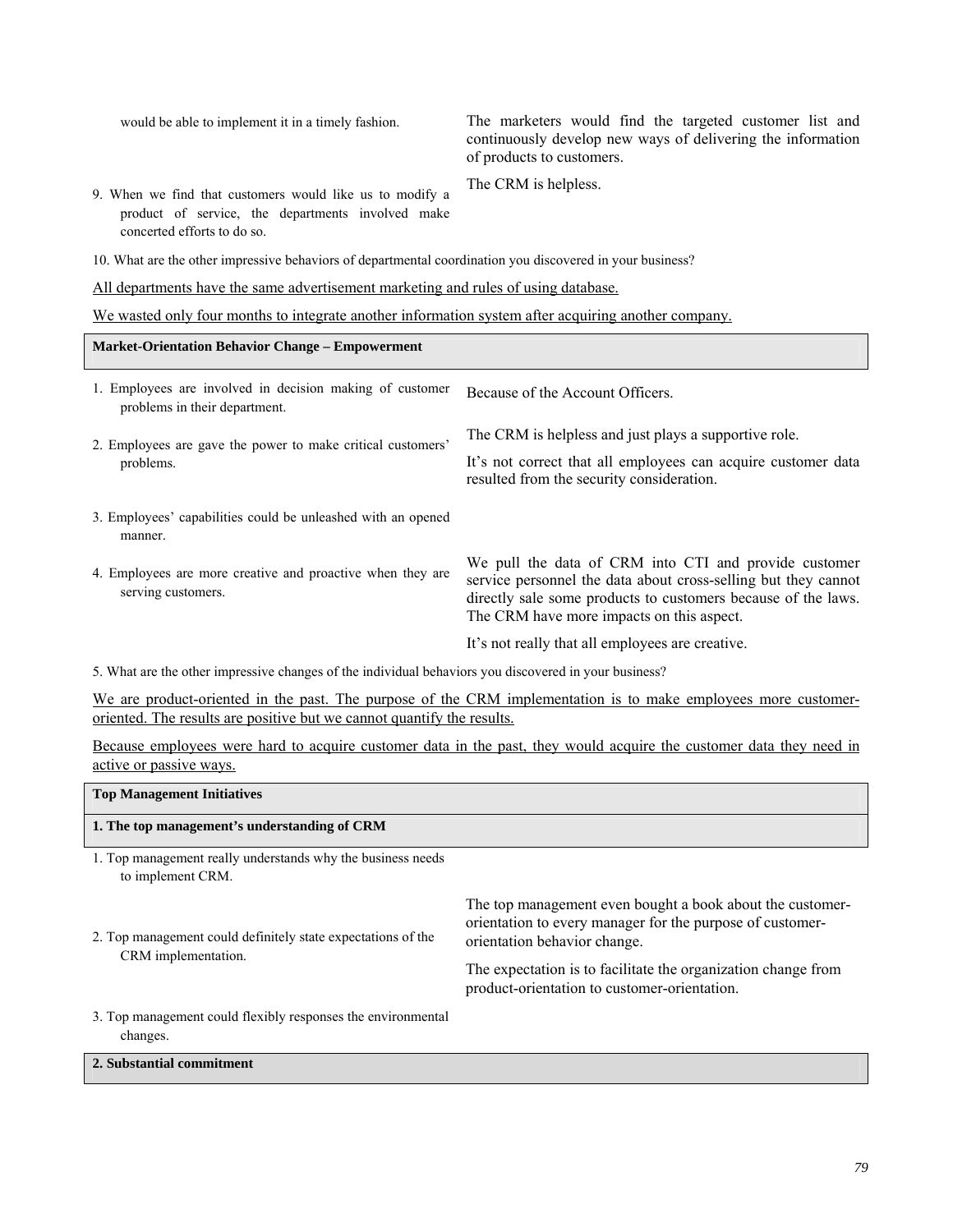| 1. Top management allocates enough time to participate<br>critical CRM meetings in business.            | It has a committee for each project. The committee could solve<br>conflicts.                                                                                                                                                 |
|---------------------------------------------------------------------------------------------------------|------------------------------------------------------------------------------------------------------------------------------------------------------------------------------------------------------------------------------|
| 2. Top management spends much percentage of his/her time on<br>CRM.                                     | If the top management means the president, the score is 1. If<br>the top management means the vice presidents, the score is 4.                                                                                               |
| 3. Top management provides adequate budget and resources<br>for the CRM implementation and the CRM use. | We didn't acquire enough human resources and budget.                                                                                                                                                                         |
| 3. Practical executives                                                                                 |                                                                                                                                                                                                                              |
| 1. Project leader of CRM has enough decision power to<br>enforce the changes of CRM related processes.  | The initial leader of the CRM project had the great power but<br>the company is decentralized and has small divisions. Thus the<br>current leader of the CRM has the small power.                                            |
|                                                                                                         | We have few top down decision processes in the IT<br>department. Usually, the top management makes decisions<br>after we form consensuses. If we cannot form a consensus, the<br>top management needs to solve the conflict. |
| 2. Top management initiates the CRM implementation.                                                     |                                                                                                                                                                                                                              |
| 4. Top management enforcement                                                                           |                                                                                                                                                                                                                              |
| 1. Top management actively lead, encourage, and facilitate the<br>CRM use.                              |                                                                                                                                                                                                                              |
| 2. Top management could properly deal with the departmental<br>conflict.                                |                                                                                                                                                                                                                              |
| 5. Measurement of the results                                                                           |                                                                                                                                                                                                                              |
| 1. The business has adequate measurement indicators about the<br>CRM use.                               | The number of innovative proposal and skill testing in<br>business units.                                                                                                                                                    |
| 2. What is the importance of the customer value in the balanced score card.                             |                                                                                                                                                                                                                              |
| The customer-related indexes account for 15% to 20% of the balanced score card.                         |                                                                                                                                                                                                                              |
| 6. Continuous improvement                                                                               |                                                                                                                                                                                                                              |
| 1. The business has clearly short, middle, and long term plans<br>of CRM.                               | The CRM is not complete entirely.                                                                                                                                                                                            |
| 2. The business continuously measures the goals of these plans.                                         | We have complete measurements.                                                                                                                                                                                               |
| 3. The business would improve and response the lacks of plans<br>after goal measuring.                  |                                                                                                                                                                                                                              |
| 4. Employees get appropriate reward after goal measuring.                                               | The managers will give feedback to employees after<br>measuring.                                                                                                                                                             |
| 5. In you opinion, what are the management initiatives that top management needs to apply?              |                                                                                                                                                                                                                              |
| The resources are the more important than the human resource.                                           |                                                                                                                                                                                                                              |
| <b>Process Performance</b>                                                                              |                                                                                                                                                                                                                              |
| 1. Marketing and sales                                                                                  |                                                                                                                                                                                                                              |

1. Companies could target chosen market segments, microsegments or individual customers more precisely. We can establish some model by the CRM systems.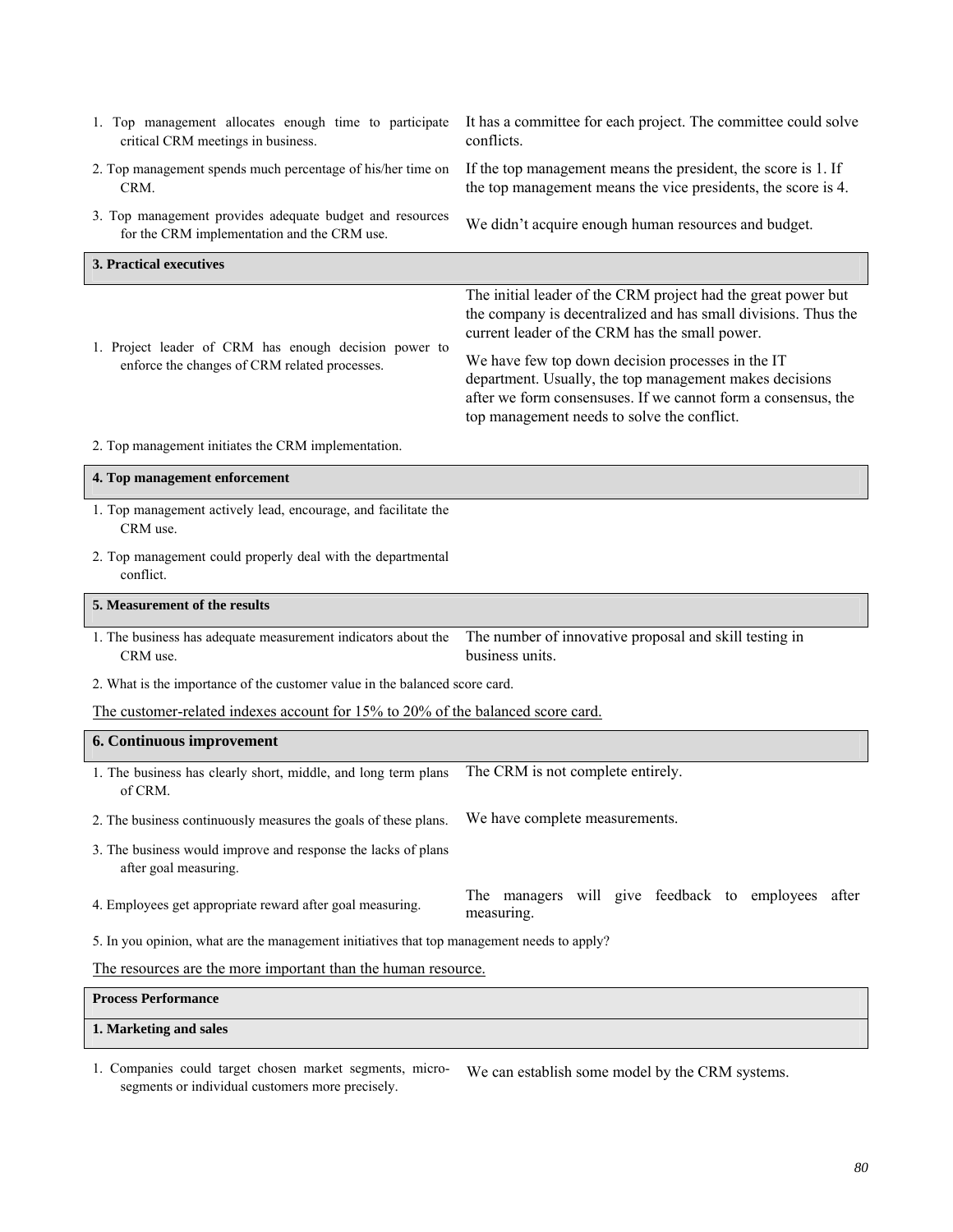2. What else are the positive improvements of marketing and sales processes after CRM implementation?

## The marketers are more customer-oriented and make decisions according to the analyzed data of CRM.

| 2. R&D                                                                                                  |                                                                                                                           |
|---------------------------------------------------------------------------------------------------------|---------------------------------------------------------------------------------------------------------------------------|
| 1. CRM system provides powerful analytics capabilities,<br>enables companies to spot trends.            | The CRM cannot provide the information about market trends.<br>It only provides post analysis and comparisons.            |
| Companies achieve dynamic R&D through cross-<br>2.<br>organizational communication.                     | The CRM provide some numbers and data which are the<br>common language between different departments.                     |
| 3. What else are the positive improvements of R&D processes after CRM implementation?                   |                                                                                                                           |
| The product development needs to analyze the customer data.                                             |                                                                                                                           |
| 3. Production                                                                                           |                                                                                                                           |
| 1. Customer requirement could be precisely forecasted.                                                  | The CRM provides some analyzed data but it is hard to predict<br>market trends resulted from dynamic market.              |
| 2. Employees could easily track the customer information and<br>quickly respond to customers.           | Employees acquire the data from the mainframe and CRM<br>system. Thus the CRM partially affects customer tracking.        |
| 3. Productivity is increased after the successful implementation<br>of CRM.                             |                                                                                                                           |
| 4. What else are the positive improvements of production processes after CRM implementation?            |                                                                                                                           |
| Employees make decisions according to analyzed data.                                                    |                                                                                                                           |
| 4. Logistics                                                                                            |                                                                                                                           |
| 1. Companies could well manage interactions between their<br>customers and their hundreds of retailers. |                                                                                                                           |
| 2. Companies could effectively address the logistical and<br>follow-up requirements of events.          |                                                                                                                           |
| 3. Dealers and distributors are supported by information<br>sharing.                                    |                                                                                                                           |
| 4. What else are the positive improvements of logistics processes after CRM implementation?             |                                                                                                                           |
| 5. Fulfillment                                                                                          |                                                                                                                           |
| 1. Employees, in every department, could immediately fulfill<br>customer needs.                         | The CRM partially impact this aspect. The call center has a<br>service indicator which set a service level.               |
| 2.<br>Response time is decreased after the successful<br>implementation of CRM.                         |                                                                                                                           |
| 3. What else are the positive improvements of fulfillments processes after CRM implementation?          |                                                                                                                           |
| from the customers.                                                                                     | For example, we pull the customer lists to the call center and they can say happy birthday after pick up the phone called |

## **Market Performance**